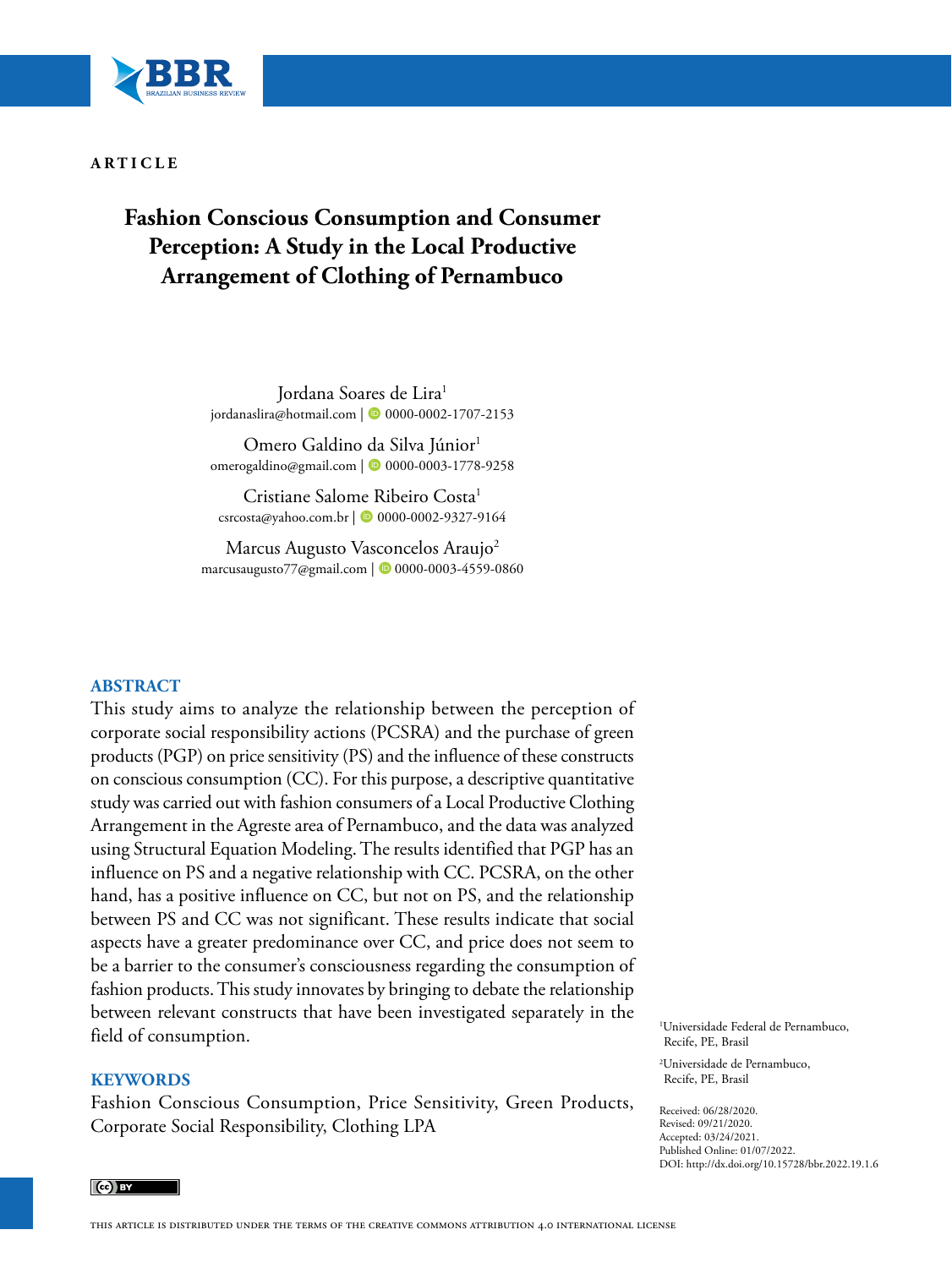# **1. INTRODUCTION**

The increased level of awareness among individuals, here called conscious consumption, has demanded socio-environmentally responsible products and services from companies (Biswas, Raj & Srivastava, 2018; Severo, Guimarães, Dellarmelin & Ribeiro, 2019). Therefore, some authors such as Straughan and Roberts (1999) and Peattie and Collins (2009) argue that the presence of conscious consumption is relevant to the purchase of sustainable products. However, authors such as Frederico, Quevedo-silva and Freire (2013) and Mondini, da Rosa Borges, Mondini and Dreher (2018) report that there are no guarantees that sustainable behavior will, in fact, occur, even with the existence of socio-environmental consciousness as there is a gap between discourse and sustainable action by consumers.

Hence, the factors that influence the conscious consumption construct need to be further investigated, mainly due to its important role in the purchase decision process, since, according to Brochado, Teiga and Oliveira-Brochado (2017) and Severo et al. (2019), conscious consumption may not lead to the purchase of sustainable products, but its absence makes this type of purchase less probable.

It is also important to point out that identifying such factors can not only help to understand the construct, but also assist in the knowledge about conscious consumption in certain markets, such as the fashion market, where the perspective of sustainable production has great relevance, as it is one of the most polluting sectors (Pedersen & Gwozdz, 2013). In addition, the need for evaluation is also confirmed by checking the relevance for the national context, whose textile production chain is considered to be the fifth-largest industry in the world (Associação Brasileira da Indústria Têxtil e de Confecção [ABIT], 2018), and regional, given that the Local Productive Arrangement (LPA) of the Clothing Pole from the Agreste area of Pernambucano is responsible for 47.5 thousand direct jobs and 2,561 companies, with a turnover of about 3.5 billion reais in 2017 (ABIT, 2018).

Regarding the different factors indicated in the literature as being relevant to the purchase decision, it is possible to indicate those presented by Lii, Wu and Ding (2013), Salamandic, Alijosiene and Gudonaviciene (2014) and Kumar, Manrai and Manrai (2017), which point out the following aspects as considered by consumers: environmental, which is related to the preference of consuming green products; social, which involves the consumers' perceptions in relation to corporate social responsibility actions, and; economic, related to consumer price sensitivity, which plays an important role in describing one's willingness to pay and knowledge about product prices.

From the above, it is possible to infer that these variables, consumption of green products, perception of corporate social responsibility actions, and price sensitivity, when present in a purchase decision, may influence the level of consumer consciousness towards more sustainable consumption. Additionally, studies in the field of consumer behavior have identified that, on many purchase occasions, the perception of socioenvironmental attributes in products and services has reduced price sensitivity on consumer decisions (Tsuda, Hara & Uwasu, 2013; Joshi & Rahman, 2019; Cerri, Testa & Rizzi, 2018).

Thus, this present work proposes to analyze the influence of green products purchase, the perception of corporate social responsibility actions and price sensitivity on fashion conscious consumption, as well as to analyze how the purchase of green products and the perception of corporate social responsibility actions influence consumer price sensitivity. For that, a descriptive research of quantitative nature was developed, in which a survey method was applied and the data analyzed by structural equation modeling technique.

**BBR** 19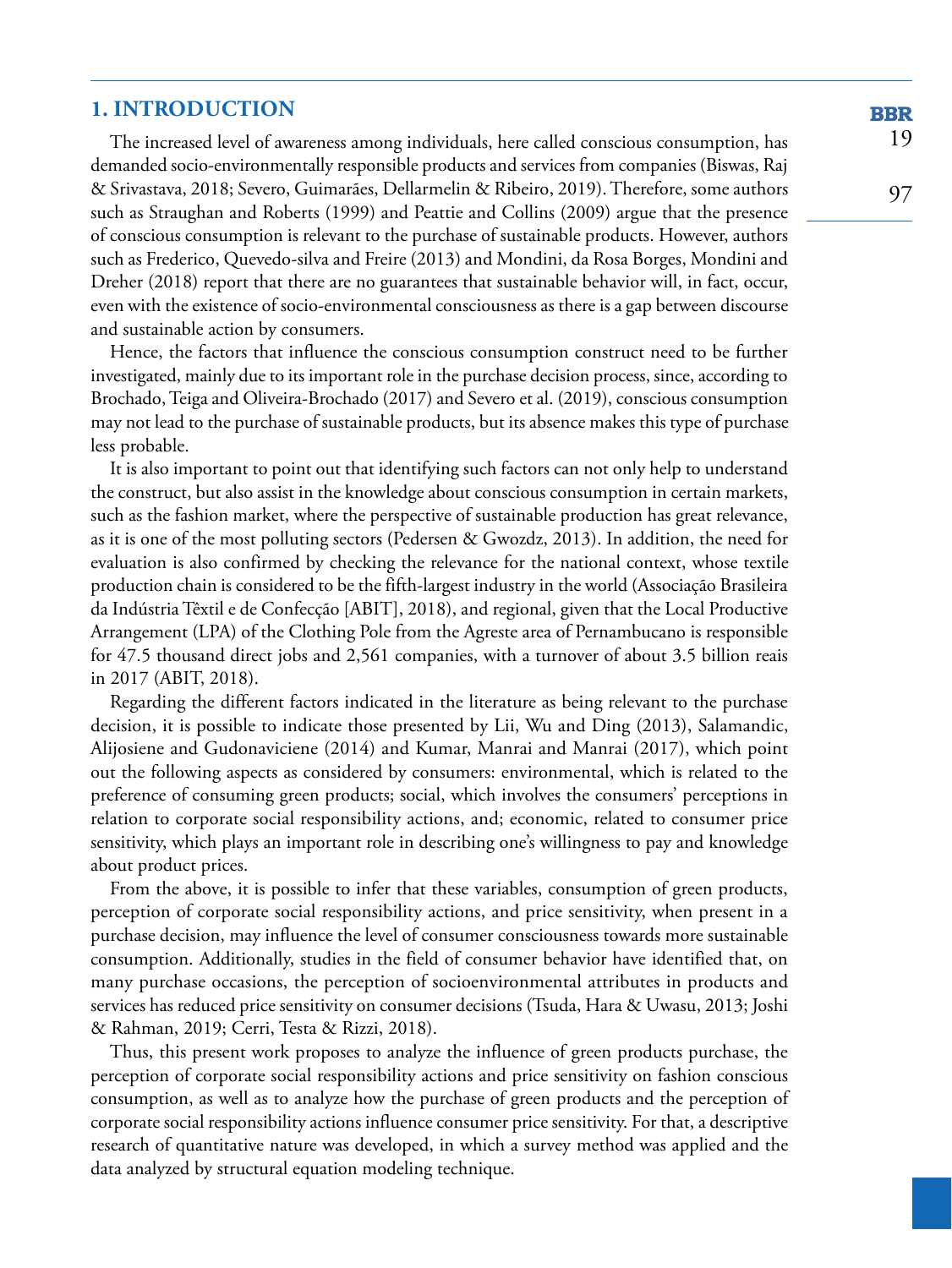As a main result, it is observed that the purchase of green products influences price sensitivity, the perception of corporate social responsibility actions influence fashion conscious consumption, but the relationship between purchase of green products and conscious consumption is negative, contrary to what was formulated in this study. Furthermore, the relationship between price sensitivity and conscious consumption was not significant, the opposite as stated by the referenced literature.

This study innovates by analyzing variables perceived by consumers, which influence their conscious consumption, that have been investigated separately in the literature, by pointing out that individuals perceive social and environmental issues in a choice process, even though it reflects differently in their behavior, by confirming the importance of corporate actions perform on social and environmental aspects and also by bringing the conclusion that the purchase of green products reduces price sensitivity in relation to sustainable products.

# **2. THEORETICAL REFERENCE**

#### **2.1. Conscious consumption and the fashion market**

According to Mondini et al. (2018), consciousness can be understood as the level of knowledge about the impacts that the actions of individuals cause to the environment, also called environmental awareness or conscious consumption, being referred to in this study by the latter. Therefore, conscious consumption becomes closely related to the mobilization of people to achieve sustainability (Carvalho, Salgueiro & Rita, 2015; Otto & Pensini, 2017). According to Peattie and Collins (2009), consumers are seeking to obtain even more information about the social and environmental impacts that occur during the production and consumption cycle of products and their purchasing decision is starting to be based on these criteria.

However, the role of conscious consumption as a driver of green products consumption still needs to be further investigated. According to Mondini et al. (2018), the consciousness at the time of consumption itself is not able to guarantee that individuals will purchase green products. On the other hand, Brochado et al. (2017) argue that without the presence of consciousness, it would be more difficult for individuals to engage in this kind of purchase. Therefore, it is essential to have a better understanding of this construct to evaluate what factors can influence it (Al Mamun, Mohamad, Yaacob & Mohiuddin, 2018; Peattie and Collins, 2009; Straughan and Roberts, 1999).

This identification becomes important in certain market segments, such as the fashion market, which is the focus of this study. The fashion market segment has a market logic that advocates the intense flow of fast fashion products, the encouragement of consumerism and the need for creating collections periodically in response to growing demand. Because of this, the fashion market bis one of the market segments with a higher level of negative impact on the environment (Becker-Leifhold, 2018; Cimatti, Campana & Carluccio, 2017).

Although most companies in this sector are adapting their production processes to cause less negative social-environmental impacts (Garcia, Cordeiro, Alencar & Costa Neto, 2019; Oliveira Jr., Huertas & Oliveira, 2015; Severo et al., 2019; Stefano & Alberton, 2018), the purchase of products is not always related to this type of organizational effort (Diddi, Yan, Bloodhart, Bajtelsmit & McShane, 2019; Park & Lin, 2018). This is possibly due to the fact that the variables worked on by the companies in the socio-environmental sphere may not be perceived by consumers during a purchasing process and, thus, may not influence conscious consumption

**BBR** 19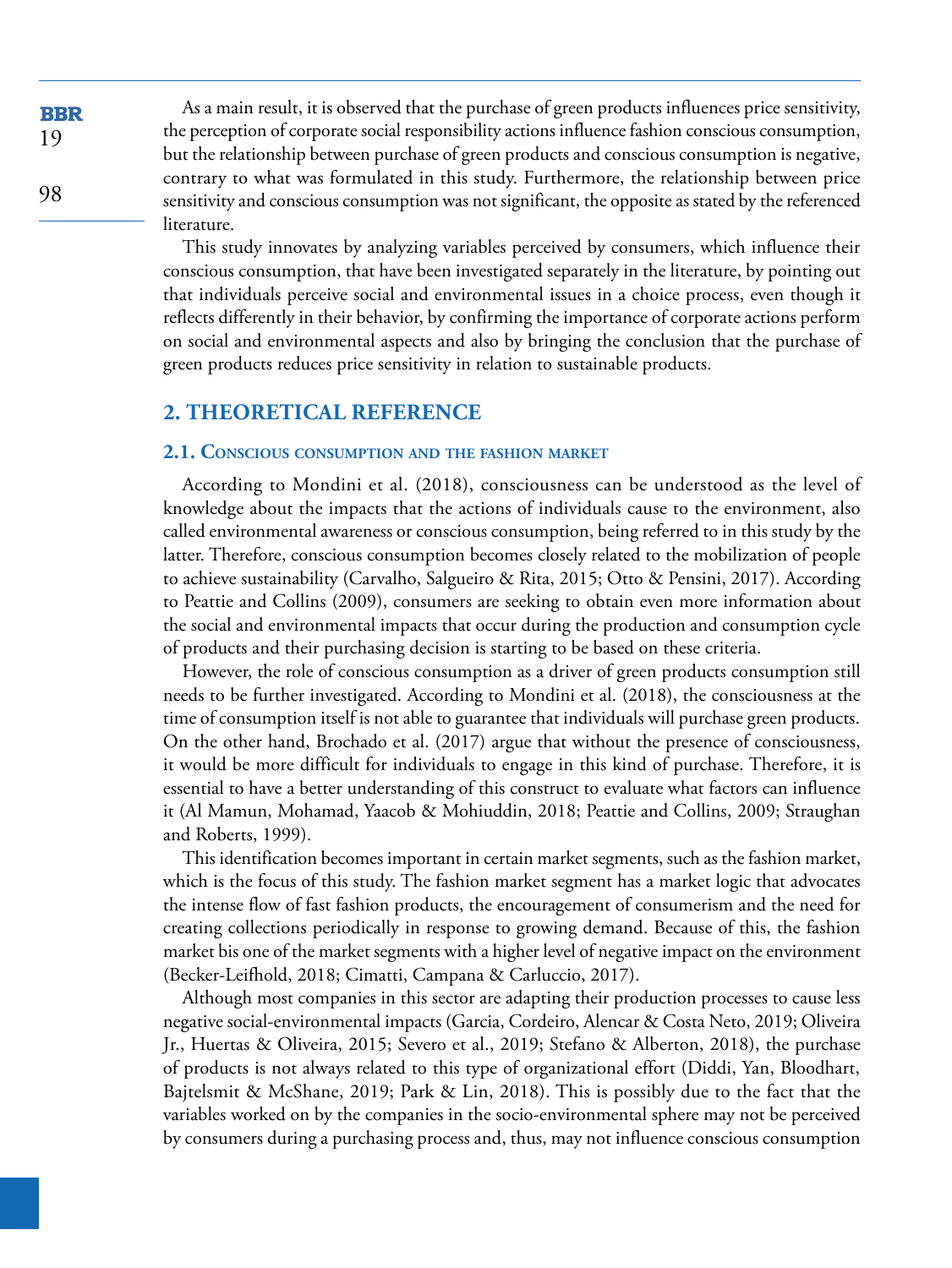(Kim & Kang, 2018; McNeill & Moore, 2015; Sung & Woo, 2019; Wagner, Curteza, Hong, Chen, Thomassey & Zeng., 2019).

Following the investigative perspective of Lii et al. (2013), Salamandic et al. (2014) and Kumar et al. (2017), these authors pointed out that consumers may have a better perception of certain variables when it comes to purchasing situations in which sustainable products are available. Therefore, this study works with the constructs purchase of green products (Lii et al., 2013), perception of corporate social responsibility actions (Salamandic et al., 2014), and price sensitivity (Kumar et al., 2017) as potential influencers of conscious consumption. These constructs are explained in the following sections.

### **2.2. Purchase of Green Products (PGP)**

Green products are products that use fewer resources, bring about less impact and risks to the environment, and prevent waste generation since the conception stage of production (Dangelico & Pontrandolfo, 2010). The purchase of green products can be an important factor in assessing trends related to sustainable consumption. That is because, as the attention to this type of product has grown over the years, mainly due to its character compatible with the current demand for environmental protection, the increase in the number of offers, and the number and diversity of green products purchased, present important indicators that confirm this trend (Hong, Wang & Yu, 2018).

As Afonso (2010) points out, consumers who demonstrate green consumer behavior, those who are concerned that products are manufactured with little or no environmental impact, reveal an intention to purchase green products, which can translate into effective purchasing behavior for different segments. Buying intention indicates the likelihood of a person behaving in a certain way in purchase situations and may point out the future purchase behavior of an individual (Ajzen, 1991; Cerri, Testa & Rizzi, 2018).

Although researches show that there is a gap between the intention to consume and the effective purchase of green products (Sheth, Sethia & Srinivas, 2011), individuals who already have green consumption behavior may be predisposed to purchase other products which are aso called sustainable. The experience of buying green products provides individuals with greater knowledge and ability to make purchases in other categories, therefore leading them to be more favorable and receptive to companies of different segments that have socio-environmentally responsible products and enhance the consumer's environmental consciousness (Chen & Wang, 2016). Thus, in order to better understand the relationship between PGP and conscious consumption, the following hypothesis was developed:

• **H1a:** PGP has a direct and positive relationship with the CC of fashion products.

Additionally, it is possible that, when consumers obtain more experience in purchasing green products, they become less sensitive to price variations of products in this category (Duerden & Witt, 2010; Lemon & Verhoef, 2016). In general, green or sustainable products are perceived as more expensive which makes this an important factor in consumer evaluation, when consumers are more sensitive to changes (Binkley & Bejnarowicz, 2003; Yang, 2019). Despite that, consumers who have had experience purchasing green products and/or have a preference for purchasing these products, may have internalized factors associated with sustainability, which make them less sensitive to price variations (Tsuda, Hara & Uwasu, 2013; Cerri, Testa & Rizzi, 2018), negatively influencing individuals' price sensitivity. Thisleads to the following research hypothesis: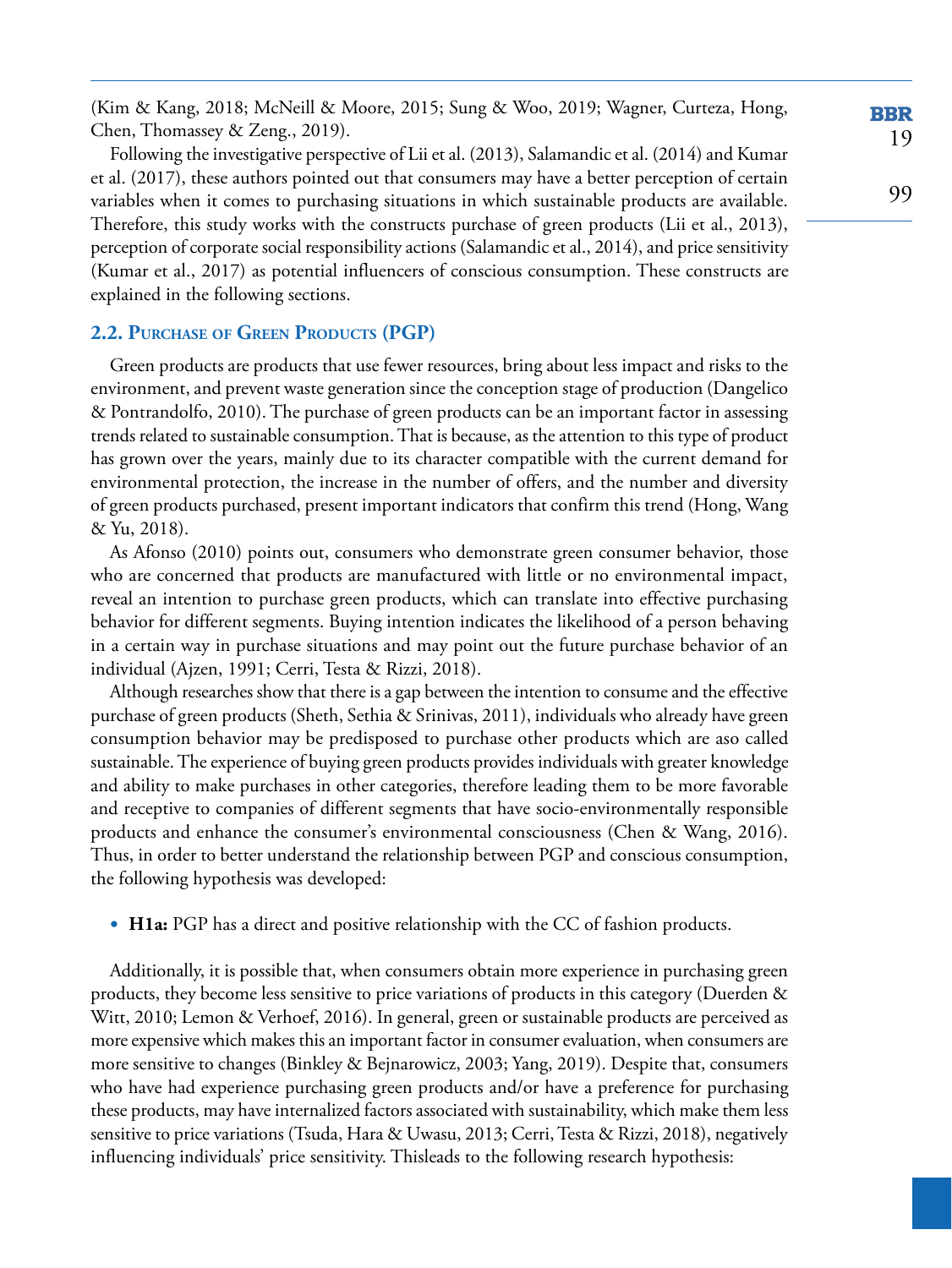• **H1b:** PGP has a direct and negative relationship with PS.

#### **2.3. Perception of corporate social responsibility actions (PCSRA)**

According to Moravcikova, Stefanikova and Rypakova (2015), consumers have become more concerned about the impact of their purchase decisions and have been following information on the actions of their favorite brands, such as if companies position themselves as socially responsible. These criteria have been identified as important decision motivators for purchasing products. The positive perception of corporate social responsibility actions provides positive word-of-mouth and dissemination to other consumers who do not consume the brand yet (Arli & Hasmono, 2010; Castro-González, Bande, Fernández-Ferrín & Kimura, 2019).

In their studies, Ferreira, Ávila and Faria (2010) observed the effects of perceiving corporate social responsibility actions in the consumer's purchase intention. These studies have shown that consumers perceive an additional benefit in purchasing products advertised by companies as socially responsible, showing a willingness to pay 10% more for these products. In addition to it, in another research conducted by Maigan (2001), it was identified that European consumers boycotted companies that had no social responsibility when presented with media cases of mistreating employees and accumulation of undue capital.

Therefore, it is interesting to analyze the relationship between these variables by assuming that:

• **H2a:** PCSRA has a direct and positive relationship with CC of fashion products.

In addition to being able to influence conscious consumption, the perception of corporate social responsibility actions may also be important in decreasing consumers' price sensitivity. One of the barriers that lead individuals to reflect on the price companies charge for sustainable products is the lack of knowledge about their actions in favor of the environment (Arli & Hasmono, 2010; Dellarmelin, Severo & Lazzarotto, 2017). Therefore, the perception of corporate social responsibility actions can provide information about the positive actions that companies develop in the social sphere, and influence the way consumers analyze the prices of the company's products, which leads to the definition of the following research hypothesis:

• **H2b:** PCSRA has a direct and negative relationship with PS.

#### **2.4. Price sensitivity (PS)**

Price exerts a considerable influence on the consumers' purchase decision process (Han, Gupta & Lehman, 2001; Wang, Liu, Kim & Kim, 2018). Based on Alford and Biswas (2002) study about how price influences consumer decisions, it is the level of consumers' awareness about the price that makes the theme more relevant. According to Rao and Monroe (1988), a higher price increases the perception of an economic cost and, therefore, negatively influences product evaluations and purchase intentions if the consumer does not see benefits from paying the extra value.

### **BBR** 19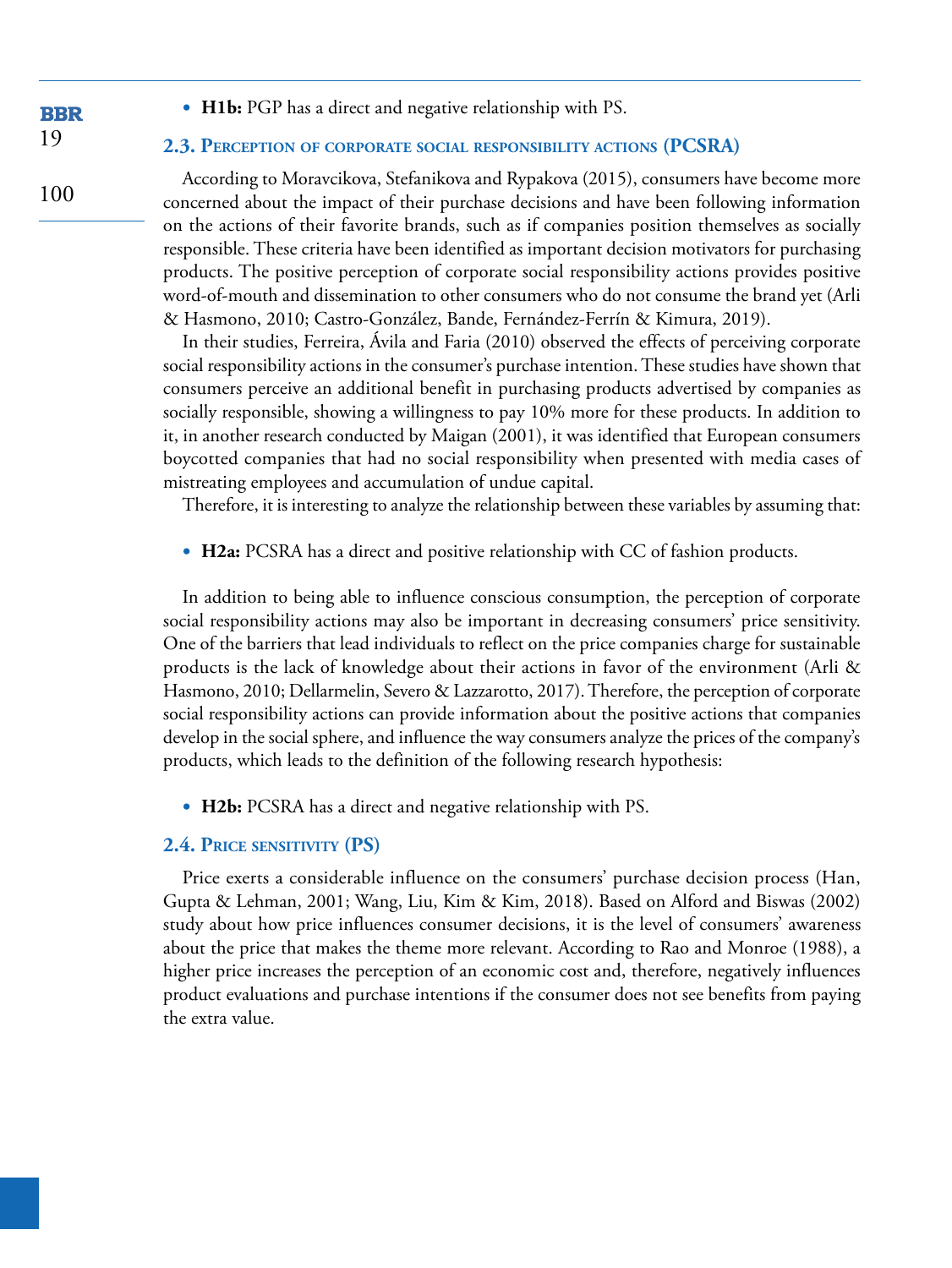The present study follows the definition established by Botelho and Urdan (2005), who definee this level of awareness as price sensitivity, a dimension studied with a focus on the variation of consumer behavior due to an oscillation in the amount to be paid. In relation to sustainable products, price becomes an obstacle to the purchase decision, as it is a the belief that products with such ecological characteristics are likely to be more expensive (Lin, Tseng, Yeh, Liao & Wang, 2020).

19

**BBR** 

101

According to Joshi and Rahman (2017; 2019), purchasing environmentally friendly products requires more effort from the consumer, such as accepting higher prices due to the cost of research and development required in its manufacturing process. In a study on willingness to pay, and purchase intention for sustainable product innovation, Dellarmelin et al. (2017) observed that there was no significant effect of sustainability on purchase intention and willingness to pay.

Thus, people still tend to consume their products preferentially because of price and quality, and considering that not all consumers have relevant information about green products that make them spend greater financial effort for this purchase (Marian, Chrysochou, Krystallis & Thøgersen, 2014), the following hypothesis was elaborated:

• **H3a:** PS has a direct and negative influence on CC of fashion products.

The following figure ([Figure 1\)](#page-5-0) summarizes the theoretical model proposed in this study.



<span id="page-5-0"></span>*[Figure 1](#page-5-0).* Theoretical research model *Source:* authors, 2019.

# **3. RESEARCH METHOD**

The present study is quantitative (Sampieri, Collado & Lucio, 2013), in which a survey method was adopted (Gil, 2019). The data collection process involved the Local Productive Arrangement (LPA) in the the Clothing Pole of Agreste Pernambucano consumption context, which integrates the cities: Toritama, Santa Cruz do Capibaribe, Caruaru, Riacho das Almas and Taquaritinga (Bezerra Filho, Suza & Baldi, 2007).

The reason for studying this clothing LPA is due to its strategic relevance to the state of Pernambuco, which, despite being especially characterized by fast fashion production, already shows a growing demand for sustainable fashion products. This demand can be represented by the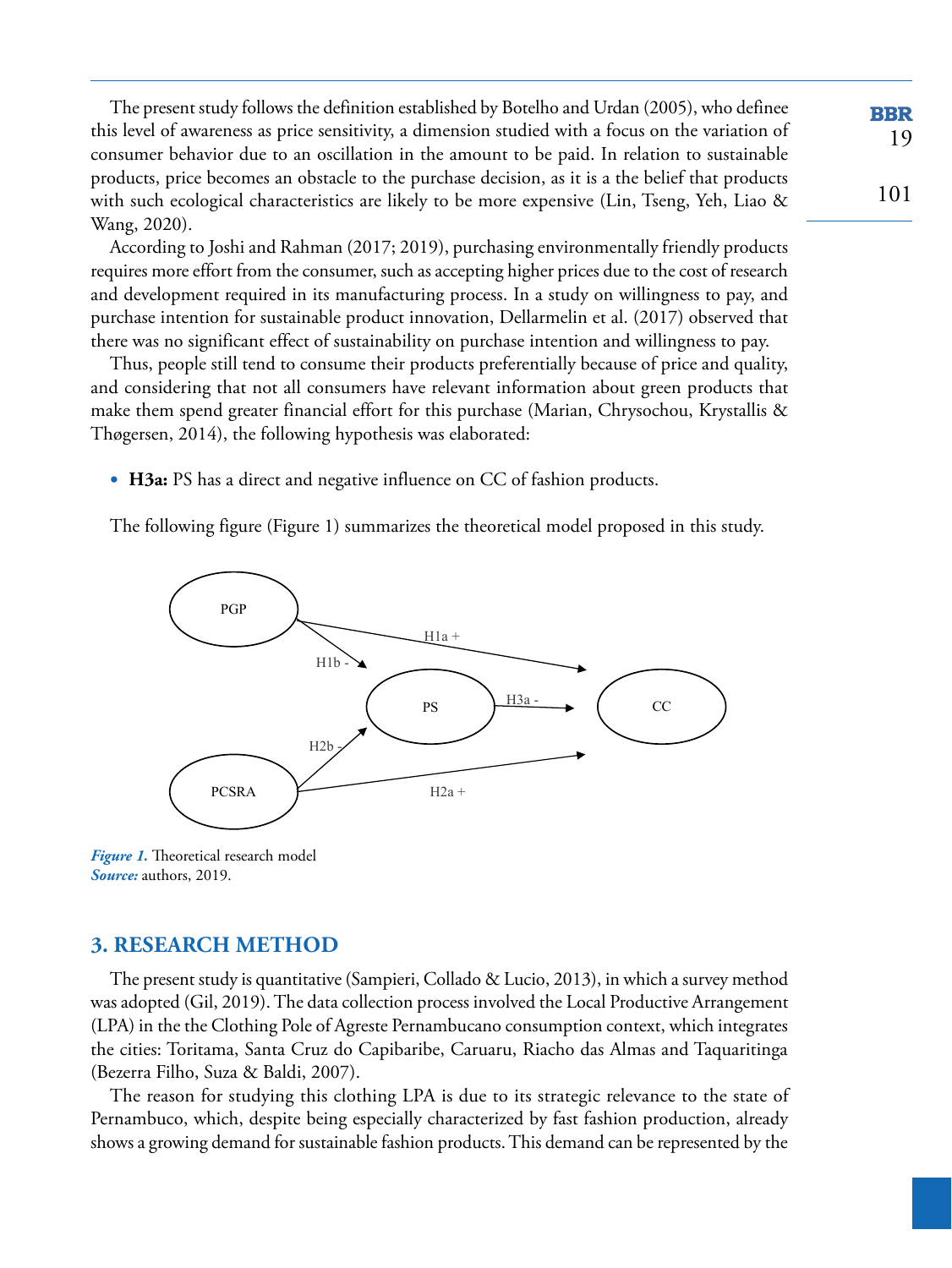offer of sustainable fashion products by some local companies (e.g., Norppa, Plural Colaborativo, Caboklo, Ayô, Seu Santinno, Frantty, Allysonlorena, among others) and by the actions led by the city halls to improve the production process with a focus on sustainability (Prefeitura de Caruaru, 2018). It is also possible to mention the movements to engage and encourage conscious fashion consumption, such as the Fashion Revolution Week, which aims to raise awareness about the real cost of fashion and its impact on the world, in all stages of its production and consumption process (Fashion Revolution Brazil, 2020).

The population of this study is composed of the entire population residing in the LPA, aged over 18 years old, which is considered the age associated with the beginning of autonomy in decisions. The data collection was carried out in July 2019 through the application of an online questionnaire developed on Google Forms. Regarding the study sample, it was non-probabilistic and cross-sectional, with the application of the snowball sample technique, in which individuals sent the questionnaire through a sharing network (Malhotra, 2019). The questionnaire scales, described in [Table 1,](#page-8-0) were a seven-point Likert type, taking values ranging from 1 (strongly disagree) to 7 (strongly agree) regarding the statements to measure the respondent's answers. Regarding the CC scale adapted from Grohmann et al. (2012), only the health dimension was not considered for not being part of this research scope.

The sample size required for this study was calculated based on Hair Jr., Black, Babin, Anderson & Tatham (2006)'s recommendation, which defines 5-10 observations per parameter in the collection instrument as a safe number of observations. As the collection instrument of this study contains 22 items, 110 answered questionnaires were considered as the minimum suitable number for the data to be validated. The instrument was pretested with 15 respondents (Malhotra, 2019) and after the adjustments recommended by the respondents were made, the link to the final questionnaire,prepared in Google Forms, was sent through the WhatsApp, Instagram and Facebook platforms.

Data analysis was performed using the statistical program IBM SPSS and IBM SPSS AMOS, in order to obtain the sample descriptive statistics (frequency, mean and standard deviation), the exploratory factor analysis (EFA) and to generate the structural equation modeling to evaluate the relationships between variables (SEM) (Hair Jr. et al., 2006).

The Exploratory Factor Analysis (EFA), which identifies dimensions of common variability existing in a set of phenomena (Corrar, Paulo & Dias-filho, 2011), was used to analyze the scales dimensionality. To perform this analysis, a Varimax rotation was used, together with the sphericity tests of Bartlett and Kaiser-Meyer-Olkin (KMO), in order to assess the quality of the analysis and the adjustment of the factors obtained, indicating consistency of the results (Hair Jr. et al., 2006).

Then, data reliability was evaluated using Cronbach's alpha coefficient, with an acceptable reliability level above 0.6, and Pearson's coefficient, with values close to zero, as recommended by Hair Jr. et al. (2006).

In order to conduct the scale analyzes, the relationships and the correlations between the constructs, as well as testing the hypotheses, confirmatory factor analysis and structural equation modeling - SEM (Byrne, 2010) were applied, starting from the analysis of the measurement model and the structural model (Fornell & Larcker, 1981; Kline, 2011). The hypothesis tests, the covariance matrix and the correlations were evaluated from the values of the standardized estimates, the non-standardized estimates and the p-values (p <0.05) (Byrne, 2010; Severo, Guimarães & Dorion, 2018).

**BBR** 19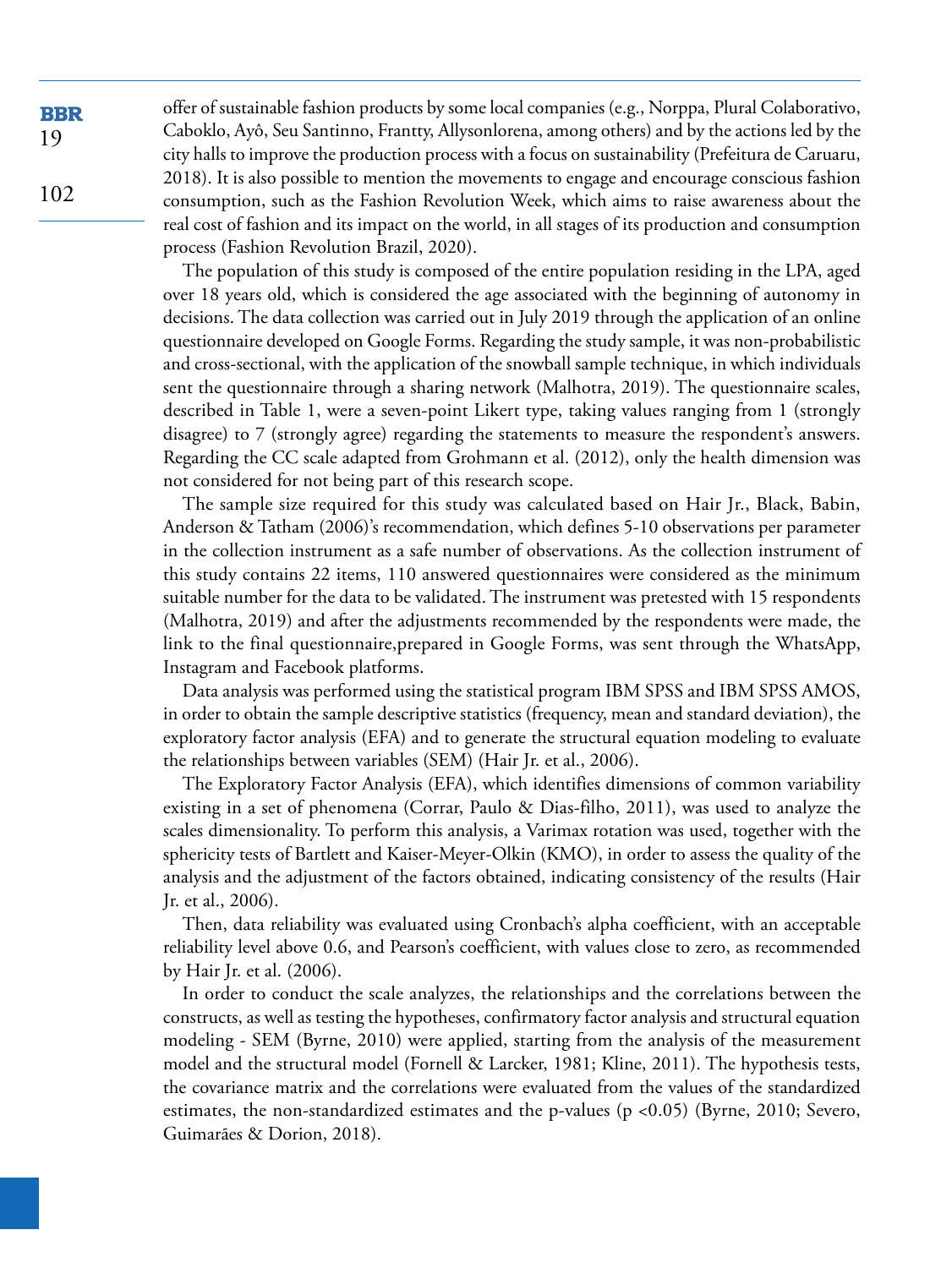| Construct                                                                 | Composition of the data collection instrument<br>Scale Source | Items (dimensions and variables)                                                                                                                       | Code     | 19  |
|---------------------------------------------------------------------------|---------------------------------------------------------------|--------------------------------------------------------------------------------------------------------------------------------------------------------|----------|-----|
| Conscious                                                                 | Adapted from                                                  | Recycling dimension                                                                                                                                    |          |     |
| Consumption<br>(CC)                                                       | Straughan and<br>Roberts (1999)                               | I try to buy fashion products made with sustainable<br>material.                                                                                       | $CC_RD1$ | 103 |
|                                                                           | and Grohmann<br>et al. (2012)                                 | I try to buy only fashion products that can be recycled.                                                                                               | CC_RD2   |     |
|                                                                           |                                                               | Whenever possible, I buy fashion products made with<br>recycled material.                                                                              | CC_RD3   |     |
|                                                                           |                                                               | I avoid buying fashion products with packaging that is not<br>biodegradable.                                                                           | CC_RD4   |     |
|                                                                           |                                                               | I avoid buying fashion products that have a lot of<br>packaging.                                                                                       | CC_RD5   |     |
|                                                                           |                                                               | When possible, I always choose fashion products that cause<br>less pollution.                                                                          | CC_RD6   |     |
|                                                                           |                                                               | I always make an effort to reduce the use of fashion<br>products made from scarce natural resources.                                                   | CC_RD7   |     |
|                                                                           |                                                               | I do not buy fashion products that harm the environment.                                                                                               | CC_RD8   |     |
|                                                                           |                                                               | Habit change dimension                                                                                                                                 |          |     |
|                                                                           |                                                               | When I have to choose between two identical fashion<br>products, I always choose the one that is least harmful to<br>other people and the environment. | CC_HCD1  |     |
|                                                                           |                                                               | I have already convinced friends or relatives not to buy<br>fashion products that harm the environment.                                                | CC_HCD2  |     |
|                                                                           |                                                               | When I know the possible damage that a fashion product<br>can cause to the environment, I do not buy it.                                               | CC_HCD3  |     |
|                                                                           |                                                               | I do not buy fashion products that can cause the extinction<br>of some animal and plant species                                                        | CC_HCD4  |     |
|                                                                           |                                                               | I have already changed or stopped using fashion products<br>for ecological reasons.                                                                    | CC_HCD5  |     |
|                                                                           |                                                               | I do not buy fashion products manufactured or sold by<br>companies that harm or disrespect the environment.                                            | CC_HCD6  |     |
| Purchase of                                                               | Adapted from                                                  | I approve the idea of buying green fashion products.                                                                                                   | PGP01    |     |
| Green Products<br>(PGP)                                                   | Chan (2001)                                                   | Buying green fashion products is a good idea.                                                                                                          | PGP02    |     |
|                                                                           |                                                               | I have a favorable attitude toward buying a green version of<br>a fashion product.                                                                     | PGP03    |     |
| Perception of<br>corporate social<br>responsibility<br>actions<br>(PCSRA) | Adapted from<br>Maigan (2001)                                 | I would pay more to buy fashion products from a socially<br>responsible company.                                                                       | PCSRA01  |     |
|                                                                           |                                                               | I consider the ethical reputation of companies when I buy<br>something.                                                                                | PCSRA02  |     |
|                                                                           |                                                               | I avoid buying fashion products from companies that have<br>been involved in immoral actions.                                                          | PCSRA03  |     |
|                                                                           |                                                               | I would pay more to buy fashion products from a company<br>that cares for the well-being of our society.                                               | PCSRA04  |     |
|                                                                           |                                                               | If the price and quality of two fashion products were the<br>same, I would buy from the company that has a socially<br>responsible reputation.         | PCSRA05  |     |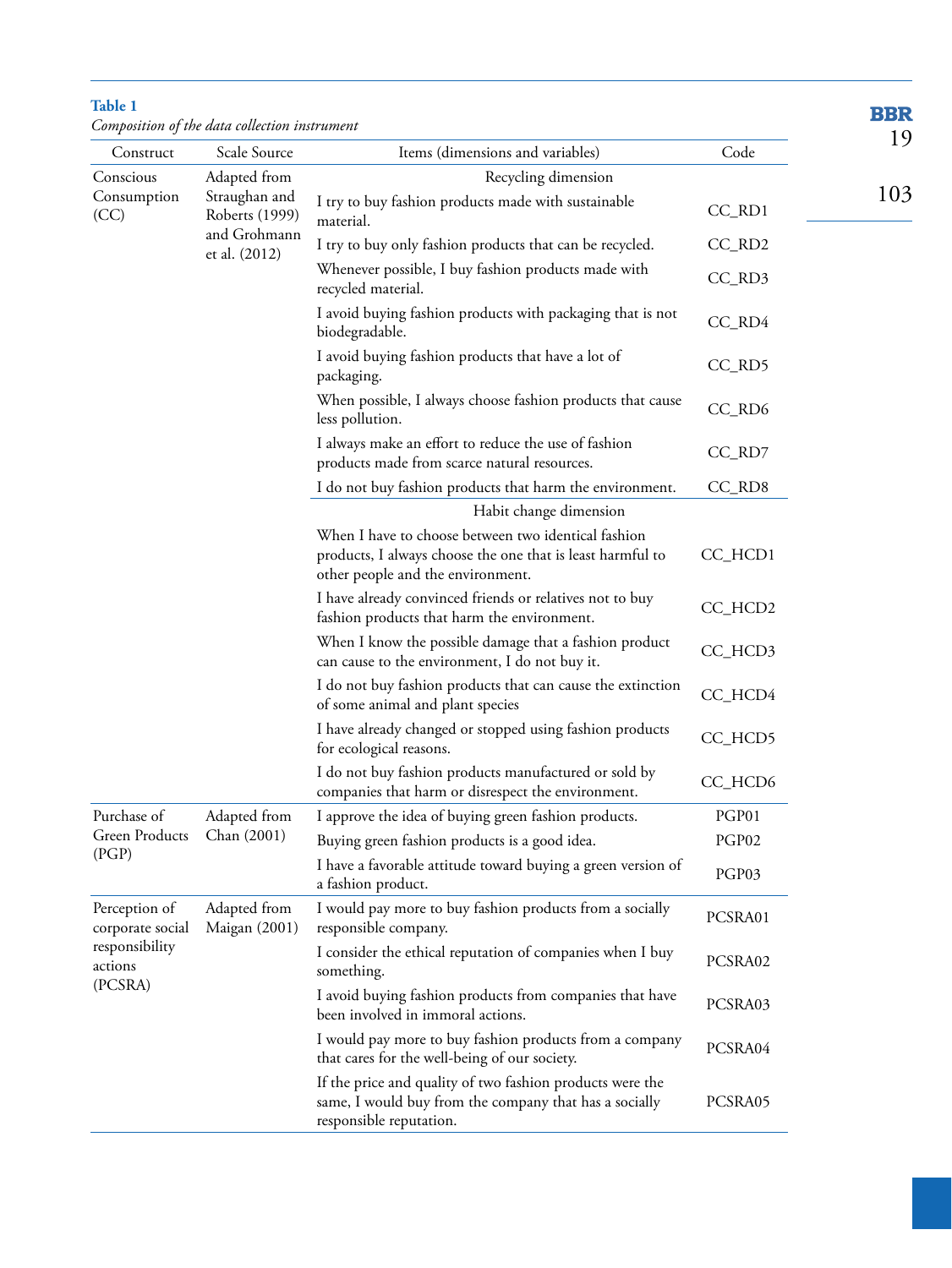<span id="page-8-0"></span>

| <b>BBR</b> | Table 1<br>Cont.          |                            |                                                                                                   |                  |
|------------|---------------------------|----------------------------|---------------------------------------------------------------------------------------------------|------------------|
| 19         | Construct                 | Scale Source               | Items (dimensions and variables)                                                                  | Code             |
| 104        | Price Sensitivity<br>(PS) | Adapted from<br>Vieira and | The element that most influences my fashion buying<br>decision is price.                          | PS <sub>01</sub> |
|            |                           | Matos (2012)               | The perception of a fair price is an important element in<br>my decision to buy fashion products. | <b>PS02</b>      |
|            |                           |                            | When buying a fashion product, I analyze the purchase<br>cost-benefit.                            | <b>PS03</b>      |
|            |                           |                            | The discounted price of a fashion product is a deciding<br>factor in my purchase.                 | PS <sub>04</sub> |

*Source:* authors (2019)

### **4. PRESENTATION AND ANALYSIS OF RESULTS**

After the application of the questionnaire, a sample of 190 valid responses was obtained, with a predominant profile being of women (63.2%)with higher education (42.6%), residing in the city of Caruaru (92.1%). The average age of the respondents was 30 years old, with an average family income of R\$ 3,862.03 per month.

The results of the exploratory factor analysis (EFA) are summarized in [Table 2,](#page-9-0) where the individual items of the scales are grouped into factors that represent the expected theoretical constructs, with the only exception being the CC construct, whose items related to habit change dimension (CC\_HCD1 and CC\_HCD2) ended up composing the Recycling dimension.

The Pearson coefficient correlation analysis identified correlations between the observable variables with values above the ideal limit of 0.7, between the variables PGP01 <-> PGP02 (0.783) and PCSRA02 <-> PCSRA03 (0.752). However, as variables above 0.7 and below 0.8, are considered acceptable, and due to the theoretical contribution, it was decided to keep these items (Guimarães, Severo & Vasconcelos, 2017).

Regarding the Composite Reliability (CR) and the Average Variance Extracted (AVE), all parameters are within the recommended values (Byrne, 2010; Fornell & Larcker, 1981), as shown in [Table 3](#page-9-1).

The Convergent Validity (CV) and Discriminant Validity (DV) (Kline, 2011) were assessed as part of the measurement model analysis (Fornell & Larcker, 1981), the results are shown in [Table](#page-10-0)  [4](#page-10-0). In order to verify the CV, the guidelines of Kline (2011) were followed, which suggest taking the AVE as the basis for evaluation and define the value above 0.5 as appropriate. By looking at [Table 4,](#page-10-0) it is possible to verify that the AVE values are above the recommended, confirming CV.

To verify the DV, the recommendation of Fornell and Lacker (1981) was used, who suggests comparing the AVE of each construct with the shared variance, taking as a reference that AVE values must be above shared variances values. According to the result in [Table 4,](#page-10-0) as only the shared variance value between the PCSRA and CC constructs was greater than the AVE, the result can be considered acceptable for analysis (Fornell & Lacker, 1981). Thus, the DV is established.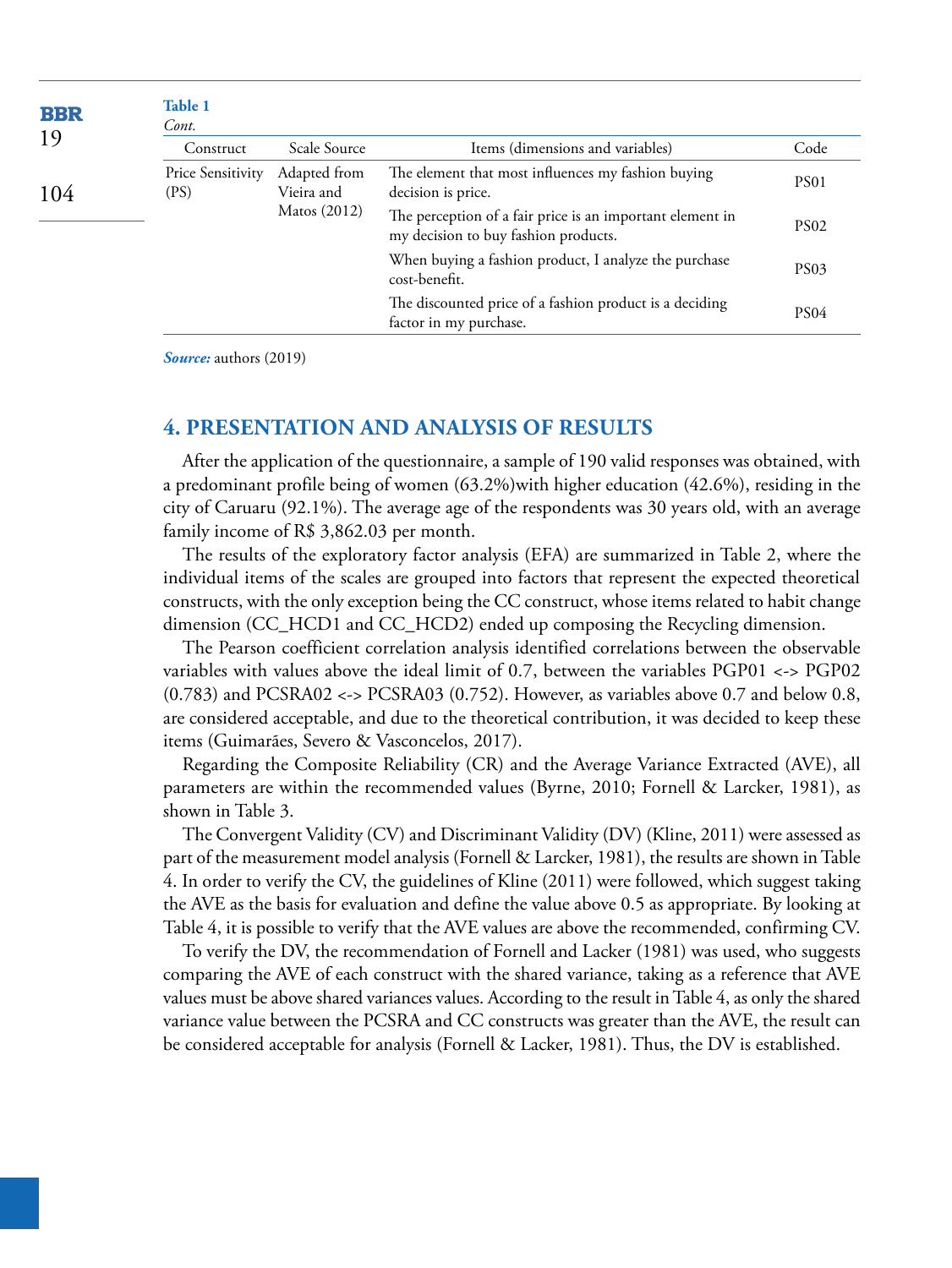<span id="page-9-0"></span>**Table 2** *Data reliability and dimensionality*

| Variables<br>C.F. |       |            |                        |                | Barlett  |         |        | 19  |
|-------------------|-------|------------|------------------------|----------------|----------|---------|--------|-----|
|                   | $H^2$ | <b>KMO</b> | $\mathrm{d}\mathrm{f}$ | ${\rm Chi}^2$  | Sig      | Exp.V.* |        |     |
| CC_RD1            | 0.772 | 0.691      |                        |                |          |         |        | 105 |
| CC_RD2            | 0.740 | 0.611      |                        |                |          |         |        |     |
| CC_RD3            | 0.684 | 0.722      |                        |                |          |         |        |     |
| CC_RD4            | 0.756 | 0.651      |                        |                |          |         |        |     |
| CC_RD5            | 0.660 | 0.563      | 0.928                  |                |          |         |        |     |
| CC_RD6            | 0.778 | 0.694      |                        | 45             | 1048.151 | 0.000   | 59.37% |     |
| CC_RD7            | 0.653 | 0.599      |                        |                |          |         |        |     |
| CC_RD8            | 0.634 | 0.690      |                        |                |          |         |        |     |
| CC_HCD1           | 0.530 | 0.550      |                        |                |          |         |        |     |
| CC_HCD2           | 0.726 | 0.690      |                        |                |          |         |        |     |
| CC_HCD3           | 0.746 | 0.701      |                        |                |          |         |        |     |
| CC_HCD4           | 0.727 | 0.656      |                        |                |          |         |        |     |
| CC_HCD5           | 0.571 | 0.594      | 0.821                  | 6              | 300.171  | 0.000   | 68.52% |     |
| CC_HCD6           | 0.703 | 0.682      |                        |                |          |         |        |     |
| PGP01             | 0.855 | 0.806      |                        |                |          |         |        |     |
| PGP02             | 0.883 | 0.824      | 0.728                  | $\mathfrak{Z}$ | 310.440  | 0.000   | 80.66% |     |
| PGP03             | 0.788 | 0.741      |                        |                |          |         |        |     |
| PCSRA01           | 0.543 | 0.634      |                        |                |          |         |        |     |
| PCSRA02           | 0.533 | 0.666      |                        |                |          |         |        |     |
| PCSRA03           | 0.630 | 0.665      | 0.744                  | $10\,$         | 419.285  | 0.000   | 60.75% |     |
| PCSRA04           | 0.649 | 0.654      |                        |                |          |         |        |     |
| PCSRA05           | 0.440 | 0.664      |                        |                |          |         |        |     |
| <b>PS01</b>       | 0.779 | 0.651      |                        |                |          |         |        |     |
| <b>PS02</b>       | 0.782 | 0.657      |                        |                |          |         |        |     |
| PS03              | 0.621 | 0.577      | 0.659                  | 6              | 191.175  | 0.000   | 57.30% |     |
| PS04              | 0.747 | 0.576      |                        |                |          |         |        |     |

**BBR** 

Source: Field research (2019).

*\** Exp.V. = explained variance

#### <span id="page-9-1"></span>**Table 3**

| Variables    | Mean  | S.D.    | C.V.   | α     | CR    | AVE   |
|--------------|-------|---------|--------|-------|-------|-------|
| CC           | 3.649 | 1.4518  | 43.83% | 0.933 | 0.930 | 0.869 |
| <b>PCSRA</b> | 5.032 | 1.47498 | 29.31% | 0.838 | 0.899 | 0.640 |
| PGP          | 5.795 | 1.48309 | 25.59% | 0.876 | 0.932 | 0.820 |
| <b>SP</b>    | 5.749 | 1.03715 | 18.04% | 0.738 | 0.831 | 0.560 |

#### *Source:* Field Research (2019)

*Note.* S.D. (Standard Deviation), C.V (Coefficient of Variation), CR (Composite Reliability); AVE (Average Variance Extracted);  $\alpha$  = Cronbach.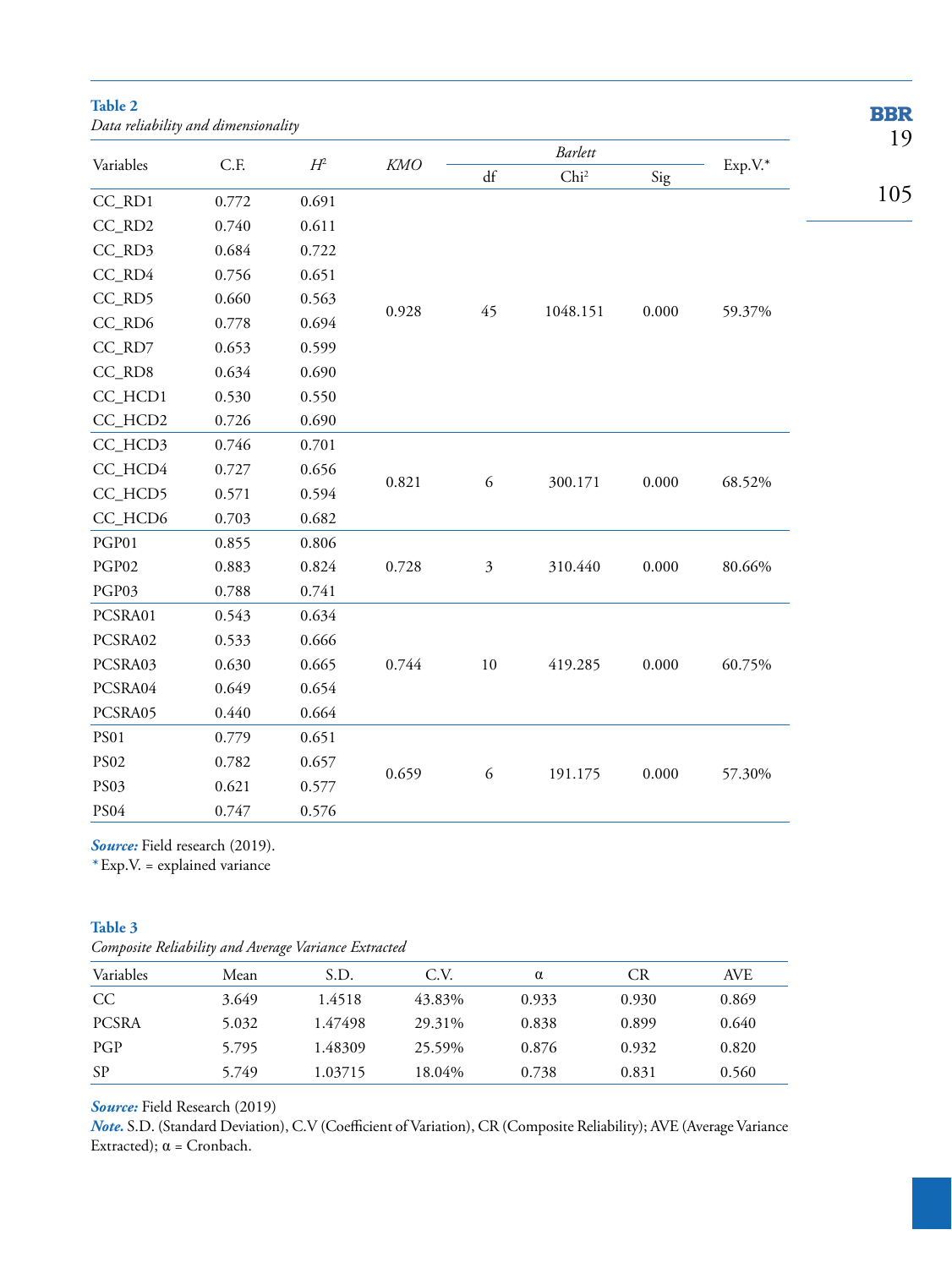<span id="page-10-0"></span>

| <b>BBR</b><br>19 | Table 4<br>Correlations, shared variance and AVE |       |       |              |       |  |  |  |
|------------------|--------------------------------------------------|-------|-------|--------------|-------|--|--|--|
|                  | Variables                                        | CC    | PGP   | <b>PCSRA</b> | PS    |  |  |  |
|                  | CC                                               | 0.869 | 0.187 | 0.749        | 0.028 |  |  |  |
| 106              | PGP                                              | 0.432 | 0.820 | 0.339        | 0.183 |  |  |  |
|                  | <b>PCSRA</b>                                     | 0.866 | 0.582 | 0.640        | 0.070 |  |  |  |
|                  | <b>PS</b>                                        | 0.169 | 0.428 | 0.266        | 0.560 |  |  |  |

*Source:* Field Research (2019)

*Note:* AVE values are on the diagonal of the table (in bold), values below the diagonal are the correlations and the ones above it are the shared variances (squared correlations).

The analysis of the Mahalanobis Square Distance (D2), a measure used to check outliers that had markings very distant from most respondents (Marôco, 2014), pointed out seven observations with outliers and, therefore, they were removed from the analysis. Thus, with the data from the measurement model showing results within the recommended levels, the following structural model analyses was performed (Byrne, 2010).

From the analysis of the structural model adjustment indexes (Marôco, 2014), in order to assess the interrelationship between the constructs, were found the results shown in [Table 5,](#page-10-1) indicating that the obtained indexes are suitable for the proposed model. For the EVCI and RMR factors, Marôco's (2014) recommendation was followed, which suggests that the lower these values are, the better the fit of the integrated model. The values of EVCI and RMR for this research are considered the lowest expected values.

| <i>Prodet Aufustment Indexes</i> |         |                                    |
|----------------------------------|---------|------------------------------------|
| Indexes                          | Results | Criteria                           |
| $X^2/Gl$ (805,338/338)           | 1.639   | [2; 3] Acceptable adjustment       |
| p-value                          | 0.000   | >0.05 Acceptable adjustment        |
| <b>AGFI</b>                      | 0.802   | [0.80; 0.90] Acceptable adjustment |
| <b>GFI</b>                       | 0.844   | [0.80; 0.90] Acceptable adjustment |
| IFI                              | 0.940   | >0.90 Good adjustment              |
| TLI                              | 0.928   | >0.90 Good adjustment              |
| <b>CFI</b>                       | 0.939   | >0.90 Good adjustment              |
| <b>NFI</b>                       | 0.859   | [0.80; 0.90] Acceptable adjustment |
| <b>PCFI</b>                      | 0.800   | [0.70; 0.80] Acceptable adjustment |
| <b>RMSEA</b>                     | 0.059   | <0.08 Good adjustment              |
| <b>PCLOSE</b>                    | 0.063   | >0.05 Very good adjustment         |
| <b>EVCI</b>                      | 3.307   | The lower the better               |
| <b>RMR</b>                       | 0.227   | The lower the better               |

#### <span id="page-10-1"></span>**[Table 5](#page-10-1)**

*Model Adjustment Indexes*

*Source:* Field Research (2019)

Thus, these results indicate an appropriate adjustment in the measurement of the latent constructs. Therefore, the adaptation of the scales was adequate, making it possible to apply structural equation modeling to test the hypotheses. [Table 6](#page-11-0) shows the results regarding the hypotheses and [Figure 2](#page-11-1) shows the relationships between the constructs, with their respective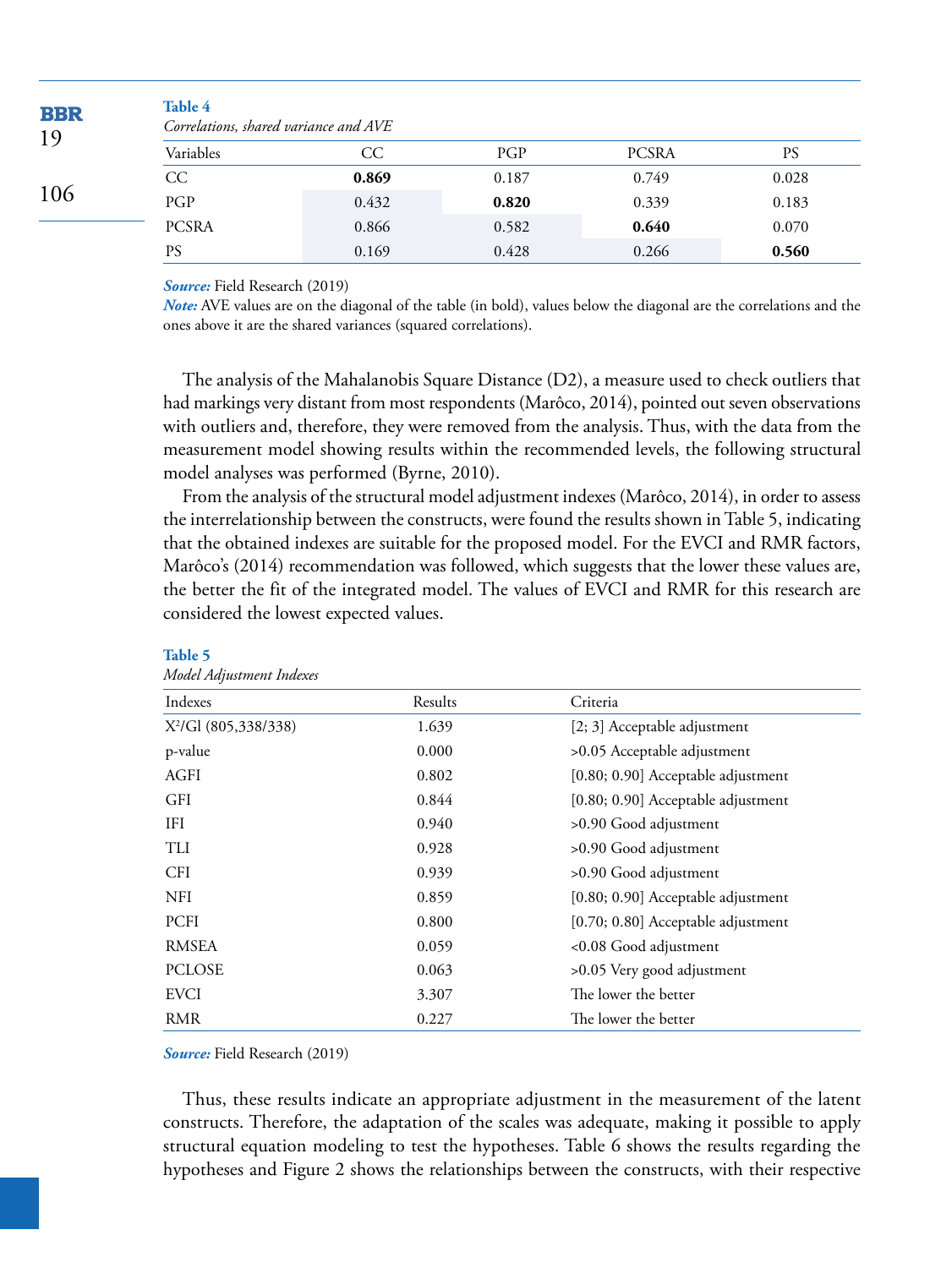coefficients. Out of the five hypotheses, two were confirmed, H1b and H2a. Hypothesis H1a was partially confirmed and H2b and H3a were not confirmed, as they presented p-values higher than 0.05 (p>0.05).

#### <span id="page-11-0"></span>**[Table 6](#page-11-0)**

*Hypothesis testing*

| Hypotheses                   | Standardized<br>coefficient | Unstandardized<br>coefficient | S.E.  | C.R.     | $p$ -value <sup>*</sup> | Status                 |
|------------------------------|-----------------------------|-------------------------------|-------|----------|-------------------------|------------------------|
| $H1a(+): CPV \rightarrow CC$ | -.385                       | $-.320$                       | 0.107 | $-2.969$ | 0.003                   | Partially<br>supported |
| $H1b(+): CPV \rightarrow SP$ | 0.334                       | 0.230                         | 0.091 | 2.557    | 0.011                   | Supported              |
| $H2a(+)$ : PARS -> CC        | 1.180                       | 0.990                         | 0.164 | 6.017    | 0.000                   | Supported              |
| $H2b(+)$ : PARS -> SP        | 0.097                       | 0.070                         | 0.096 | 0.715    | 0.475                   | Unsupported            |
| $H3a(-): SP \rightarrow CC$  | $-.060$                     | $-.070$                       | 0.098 | $-.725$  | 0.468                   | Unsupported            |

*Source:* Field research (2019).

*\*p-value* reference: (p<0.05).



<span id="page-11-1"></span>*[Figure 2](#page-11-1).* Final integrated model - standardized coefficients.

The hypothesis H1a, regarding the relationship between the preference for purchasing green products and the conscious consumption of fashion products, was partially confirmed. Despite having significance (p <0.05), the relationship was found to be negative, demonstrating that, in this research, consumers who had consumed green products were not conscious observing the consumption of fashion products. Therefore, this result contradicts the arguments presented in the studies of Afonso (2010) and Chen and Wang (2016), when they state that consumers who already demonstrate green consumption behavior or have experience in purchasing these products have a greater environmental awareness concerning consumption.

On the other hand, this result can be explained by the arguments of Tsuda et al. (2013) and Brochado et al. (2017), who state that, in some cases, a previous experience can be considered as a barrier to socio-environmental awareness, especially if consumers perceive either that the

### **BBR** 19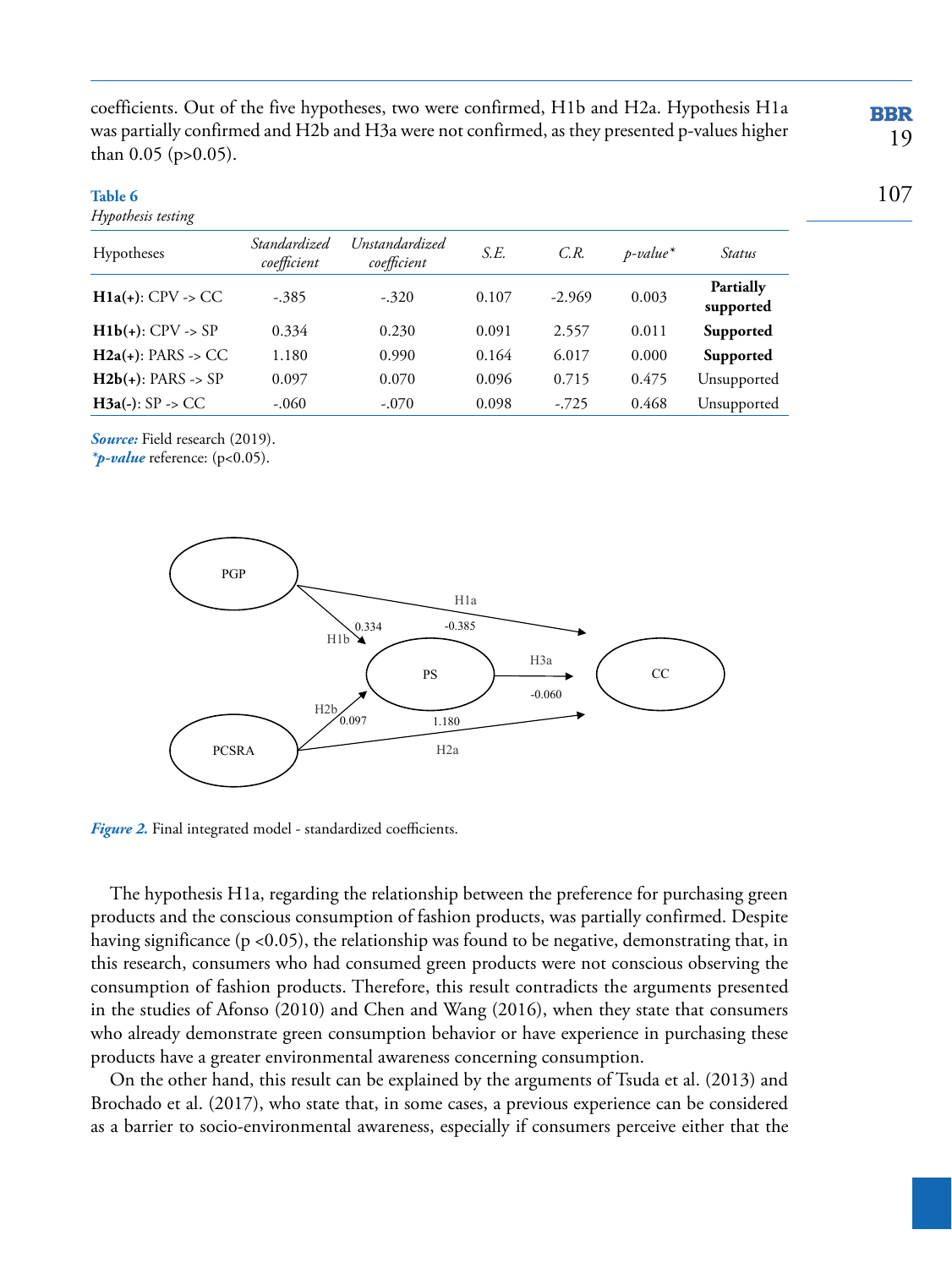product does not have a more ecological production process or the company does not develop actions towards sustainability as promised in advertisement campaigns.

In the present study, as it addresses fashion products, it is believed that the consumer cannot have access to the production information of a company and, by not being sure that the process is not merely greenwashing, since it refers to products manufactured in an LPA that still has a preponderance of fast fashion companies, individuals may have the perception of ineffectiveness in their purchase in regards tosustainability (Oliveira Jr., et al., 2015).

The hypothesis H2a, which refers to the relationship between the perception of corporate social responsibility actions and the conscious consumption of fashion products, was confirmed, with standardized estimated relationship values of 1.180. In this way, the perception of corporate social responsibility actions has a strong influence on the conscious consumption of fashion products, as indicated by Ferreira et al. (2010) and Castro-González et al., (2019).

The confirmation of H2a provides an important contribution regarding fashion products consumption, since the social perspective had more impact on conscious consumption than the green perspective of the product. One factor that explains this significant result of H2a is that fashion companies tend to carry out more communication campaigns about the social responsibility actions they develop than about the ones that benefit the environment in the production process (Moure, 2019; Severo et al., 2019). As a result, it can interfere with consumer perception about this factor and, consequently, about conscious consumption. Thus, this is a relevant managerial implication for companies, in the sense that it is essential that they build their communication to strengthen the consumer perception of the environmental responsibility actions that are performed (Dellarmelin et al., 2017).

Regarding hypothesis H1b, which refers to the relationship between preference for purchasing green products and its direct and negative influence on price sensitivity, statistical significance was obtained, considering the standardized regression coefficient of 0.334, confirming the hypothesis. The perspective of authors such as Duerden and Witt (2010) and Lemon and Verhoef (2016), that it is possible that when consumers get more experience in purchasing green products they become less sensitive to price variations, which seems to justify the results of the present study. Consumers who have had experience in purchasing green products and have a preference for purchasing them tend to have greater knowledge about the importance of the product, and therefore the price is no longer a relevant aspect (Binkley & Bejnarowicz, 2003; Tsuda et al ., 2013; Cerri, Testa & Rizzi, 2018).

The hypothesis H2b, which assesses a direct and negative relationship between the perception of corporate social responsibility actions and price sensitivity, did not obtain statistical significance (p> 0.05) and,thus, was not confirmed. Consumer perception about the development of social responsibility actions by companies is not directly and negatively related to their price sensitivity, contrary to the studies used in the theoretical reference section to support the hypothesis (Dellarmelin, Severo & Lazzarotto, 2017; Joshi & Rahman, 2017; Cerri, Testa & Rizzi, 2018), making this result one of the important points of this study.

This is because, in hypothesis H2a, a positive relationship was identified between social responsibility actions and conscious consumption, which would intuitively lead to the prospect that price would also be positively influenced by the construct. In other words, consumer price sensitivity would be reduced when corporate social responsibility actions are perceived. However, the absence of statistical relevance indicates that these two constructs are not considered together in the same decision process when analyzing the conscious consumption of fashion products.

**BBR** 19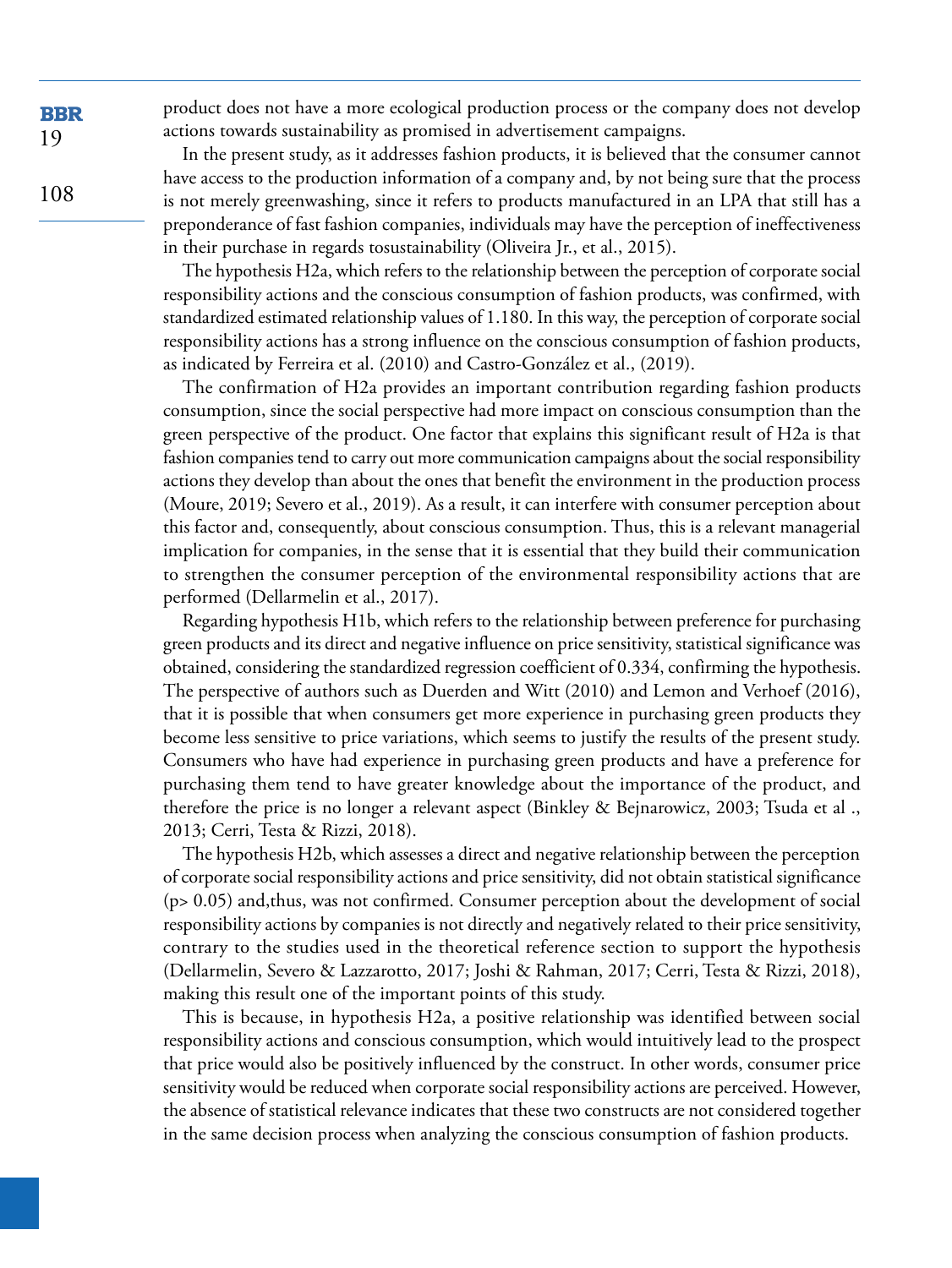Finally, the hypothesis H3a, which assesses the relationship between price sensitivity and conscious consumption, was also not confirmed, due to the lack of statistical significance (p> 0.05), indicating that, in the case of this investigation, price sensitivity is not related to fashion conscious consumption. This result contradicts studies which state that price is one of the most important barriers to conscious consumption (Ferreira and Coelho (2017) and Lin et al. (2020).

Regardless of the refutation of hypothesis H3a, the result leads to important reflections: in a first analysis, it is possible to conclude that conscious consumption may not be a variable that depends on price in a fashion buying process (Joshi & Rahman, 2017). That is, when there is the willingness to consume consciously, the consumer does so without it affecting their perception of what they consider more or less expensive in terms of price.

Additionally, the absence of relationships with statistical significance may indicate that price may not be a relevant factor in fashion products purchase decision, as pointed out by Ghali-Zinoubiand and Toukabri (2019). Lastly, a third reflection consists in the fact that the analyzed clothing LPA has a characteristic of manufacturing products with low prices (ABIT, 2018), which could lead individuals to perceive that the price of products, regardless of whether they are ecological or not, would be lower than in other locations (Dellarmelin et al., 2017; Ferreira & Coelho, 2017; Marian et al., 2014). It would also explain the lack of significant relevance between the constructs of price sensitivity and fashion conscious consumption in the analyzed context.

# **5. CONCLUSION**

Considering the context of fashion products presented in this investigation, the findings show that the consumers' perception of corporate social responsibility actions influences conscious consumption, that hat the purchase of green products has a negative influence on conscious consumption and the price sensitivity did not obtain statistical significance to exert influence, contradicting the proposed theoretical model. This leads to the understanding that, in a fashion context, the actions carried out by companies regarding social responsibility are more perceived by consumers than the characteristics of green products, in a way that influences their conscious consumption, and the consideration of price as a barrier to sustainable consumption will depend on the context and the object of research.

The findings also show that the purchase of green products decreases consumers' price sensitivity when it comes to the fashion context, but the same was not identified in the relationship between the perception of social responsibility and price sensitivity. These results lead to the observation that previous experiences with green products have more effect on the price issue than the actions taken by organizations regarding the social aspect related to fashion products.

From a theoretical point of view, this research contributes to the debate about the variables that influence conscious consumption, by proposing an analysis among the constructs purchase of green products, price sensitivity and perception of corporate social responsibility actions. Additionally, these results bring important contributions to support the advances of sustainability studies within the field of consumer behavior, by assessing the factors that can influence the conscious consumption of individuals and, consequently, their sustainable products purchase decisions.

In addition, an important theoretical contribution of this research is found in the result of the relationship between price sensitivity and conscious consumption, contradicting studies that indicate price as a strong barrier to the consumer when purchasing green/sustainable products, such as those from Otto and Pensini (2017), Al Mamun et al. (2018), and Lin et al. (2020). In the present study, it can also be inferred that price does not demonstrate to be a relevant variable for the development of conscious consumption of the consumers who buy in the clothing LPA

**BBR** 19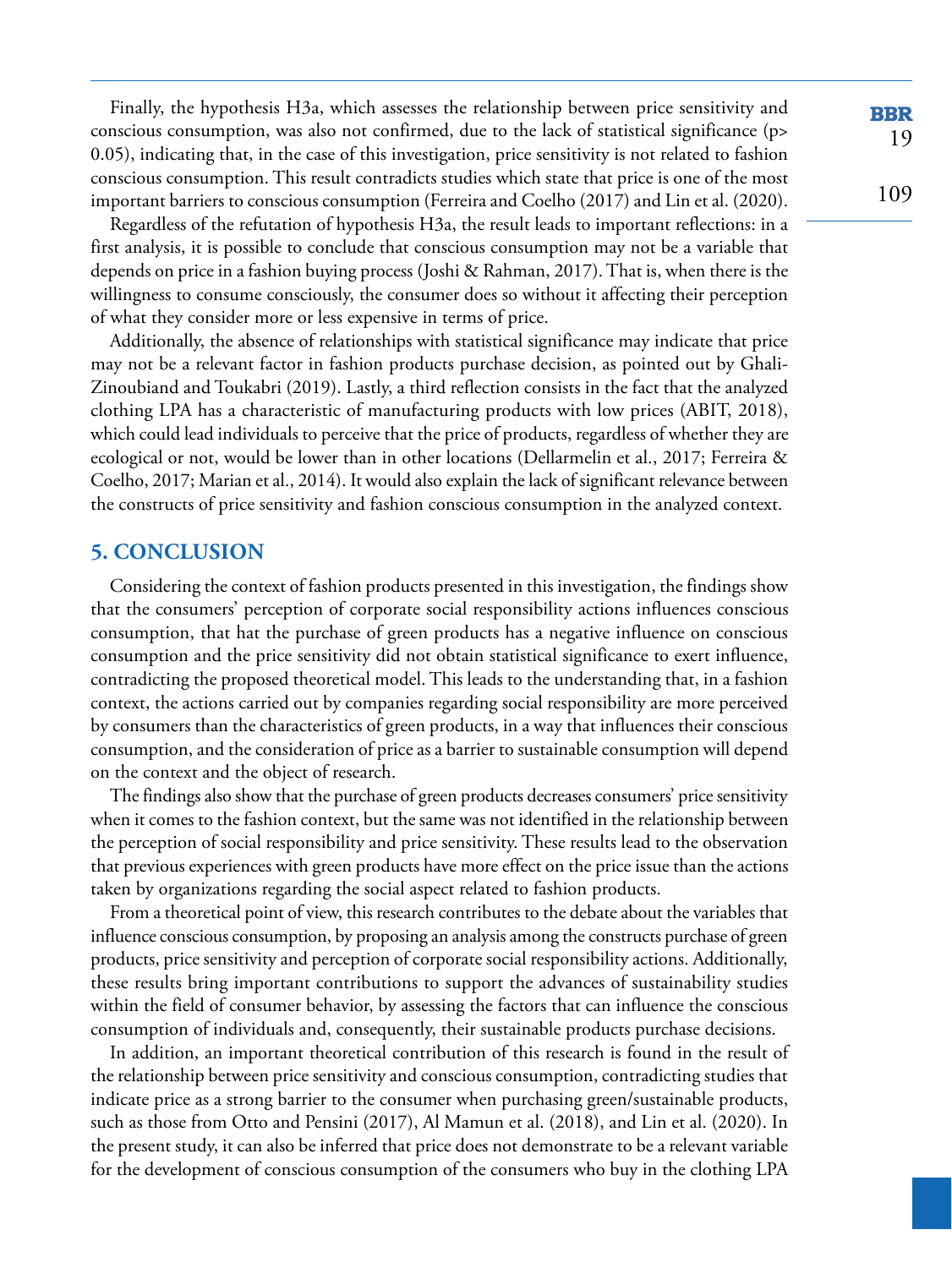of Pernambuco, considering that both constructs have satisfactory statistical results individually but did not show significance when analyzed together.

110 From a managerial point of view, the results obtained also demonstrate relevant contributions, especially regarding the importance of the price variable in the market of sustainable fashion products. That is because, it was demonstrated that when there is the willingness to consume

consciously, the consumer does it without being affected by the perception of what they consider more or less expensive in terms of price. Another relevant practical contribution for managers is related to the companies' social responsibility actions, in the sense that it is essential they build their communication to strengthen consumer perception of the company's environmental responsibility actions, since, regarding fashion products, the social perspective had more impact on conscious consumption than the green characteristic of the product.

It is important to acknowledge that the study presents some limitations. First, despite the appropriate number of respondents (Hair Jr. et al, 2006), it is not possible to describe the sample as representative. This is because the snowball technique may not guarantee that everyone in the population has a non-zero chance of participating in the study. Second, the lack of specification on the type of sustainable fashion product may have led to a more generalized result about consumer perception. Applications of this model taking into consideration a specific sustainable fashion product or product category could lead to a different result. Third, this study evaluates the consumption behavior in a cross-sectional approach rather than a longitudinal one.

For future investigations, it is suggested to work with an experiment based on information about social responsibility on the labels of clothing items to verify the influence of such actions on consumer environmental awareness, price sensitivity and perception of corporate social responsibility. Furthermore, because this research analyzed the data obtained in a region where the clothing segment is very important economically, the application of this same study in contexts in which the financial dependence on the clothing sector is less prominent may bring different results.

# **REFERENCES**

- Associação Brasileira da Indústria Têxtil e de Confecção. (2018). Obtido em [https://www.abit.org.](https://www.abit.org.br/cont/perfil-do-setor) [br/cont/perfil-do-setor.](https://www.abit.org.br/cont/perfil-do-setor)
- Afonso, ACB (2010). O *consumidor verde: perfil e comportamento de compra* (dissertação de mestrado). Universidade Técnica de Lisboa, Portugal.
- Ajzen, I (1991). The theory of planned behavior**.** *Organizational Behavior and Human Decision Processes, 50* (2), 179-211. doi: [https://doi.org/10.1016/0749-5978\(91\)90020-T](https://doi.org/10.1016/0749-5978(91)90020-T)
- Al Mamun, A., Mohamad, MR, Yaacob, MRB, & Mohiuddin, M (2018). Intention and behavior towards green consumption among low-income households. *Journal of Environmental Management, 227*, 73–86. doi:10.1016/j.jenvman.2018.08.061
- Alford, BL, & Biswas, A (2002). The effects of discount level, price consciousness and sale proneness on consumers' price perception and behavioral intention. J*ournal of Business Research, 55* (9), 775–783. doi: [https://doi.org/10.1016/S0148-2963\(00\)00214-9](https://doi.org/10.1016/S0148-2963(00)00214-9)
- Arli, DI, & Hasmono, HK (2010). Consumers' perception of corporate social responsibility in a developing country. *International Journal of Consumer Studies, 34*, 46-51. doi: [https://doi.org/10](https://doi.org/10.1111/j.1470-6431.2009.00824) [.1111/j.1470-6431.2009.00824.](https://doi.org/10.1111/j.1470-6431.2009.00824)

**BBR** 19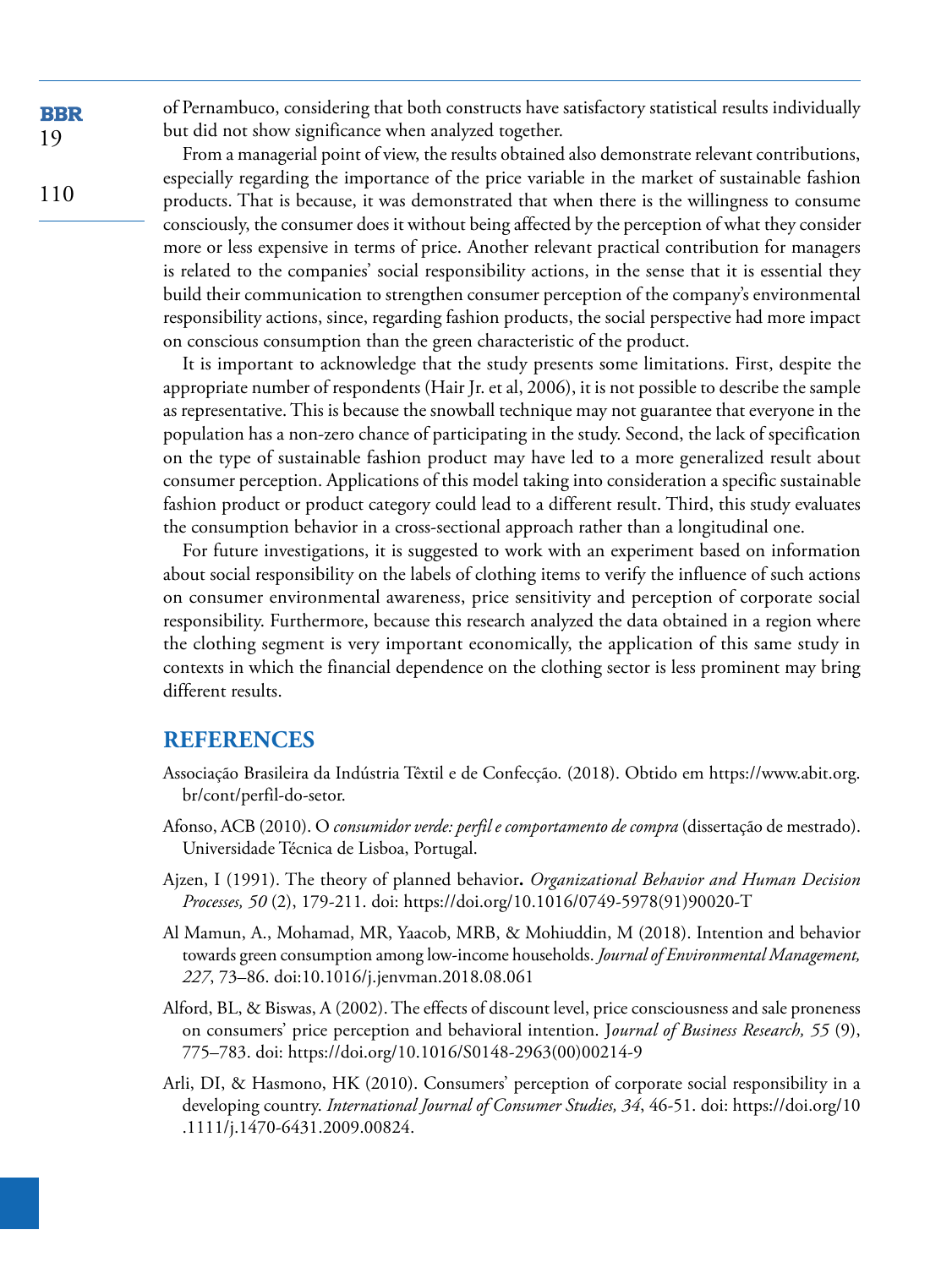Becker-Leifhold, CV (2018). The role of values in collaborative fashion consumption - A critical **BBR** investigation through the lenses of the theory of planned behavior. *Journal of Cleaner Production,*  19 *199*, 781–791. doi: <https://doi.org/10.1016/j.jclepro.2018.06.296>

- Bezerra Filho, R., Suza, IIL, & Baldi, M (2007). Inovação e Desenvolvimento no APL de Confecções de Pernambuco – Brasil a partir da Integração Universidade-Indústria-Governo. In *XII Seminario Latino Iberoamericano de Gestion Tecnologica*, Buenos Aires.
- Binkley, JK, & Bejnarowicz, J (2003). Consumer price awareness in food shopping: the case of quantity surcharges*. Journal of Retailing, 79(1),* 27–35. doi: [https://doi.org/10.1016/S0022-](https://doi.org/10.1016/S0022-4359(03)00005-8) [4359\(03\)00005-8](https://doi.org/10.1016/S0022-4359(03)00005-8)
- Biswas, A., Raj, SK, & Srivastava (2018). Supply chain channel coordination with triple bottom line approach Transport. *Transportation Research Part E: Logistics and Transportation Review, 115*, 213-226. doi: <https://doi.org/10.1016/j.tre.2018.05.007>
- Botelho, D., & Urdan, AT (2005). Lealdade à marca e sensibilidade ao preço: um estudo da escolha da marca pelo consumidor. *Revista de Administração Contemporânea, 9*(4), 163-180. doi: [https://](https://doi.org/10.1590/S1415-65552005000400009) [doi.org/10.1590/S1415-65552005000400009](https://doi.org/10.1590/S1415-65552005000400009)
- Brochado, A., Teiga, N, & Oliveira-Brochado, F (2017). The ecological conscious consumer behaviour: are the activists different? *International Journal of Consumer Studies*, 41(2), 138-146. doi: [https://](https://doi.org/10.1111/ijcs.12321) [doi.org/10.1111/ijcs.12321](https://doi.org/10.1111/ijcs.12321)
- Byrne, BM (2010). *Structural Equation Modeling with AMOS*: *basic concepts, applications and programming* (2ª ed.). New York: Taylor & Francis Group.
- Carvalho, BL, Salgueiro, MF, & Rita, P (2015). Consumer Sustainability Consciousness: A five dimensional construct. *Ecological Indicators, 58*, 402–410. doi: [https://doi.org/10.1016/j.](https://doi.org/10.1016/j.ecolind.2015.05.053) [ecolind.2015.05.053](https://doi.org/10.1016/j.ecolind.2015.05.053)
- Castro-González, S., Bande, B., Fernández-Ferrín, P., & Kimura, T (2019). Corporate social responsibility and consumer advocacy behaviors: The importance of emotions and moral virtues. *Journal of Cleaner Production, 23,* 846-855. doi:<https://doi.org/10.1016/j.jclepro.2019.05.238>
- Cerri, J., Testa, F., & Rizzi, F (2018). The more I care, the less I will listen to you: How information, environmental concern and ethical production influence consumers' attitudes and the purchasing of sustainable products. *Journal of Cleaner Production*, 175, 343-353. doi: [https://doi.org/10.1016/j.](https://doi.org/10.1016/j.jclepro.2017.12.054) [jclepro.2017.12.054](https://doi.org/10.1016/j.jclepro.2017.12.054)
- Chan, RYK (2001). Determinants of Chinese consumers' green purchase behaviour. *Psychology and Marketing, 18*(4), 389-413. doi: <https://doi.org/10.1002/mar.1013>
- Chen, Y., & Wang, R (2016). Are humans rational? Exploring factors influencing impulse buying intention and continuous impulse buying intention. *Journal of Consumer Behaviour, 15*, 186-197. doi: <https://doi.org/10.1002/cb.1563>
- Cimatti, B., Campana, G., & Carluccio, L (2017). Eco Design and Sustainable Manufacturing in Fashion: A Case Study in the Luxury Personal Accessories Industry. *Procedia Manufacturing, 8*, 393–400. doi: <https://doi.org/10.1016/j.promfg.2017.02.050>
- Corrar, LJ, Paulo, E., & Dias-Filho, JM (2011). *Análise multivariada: para os cursos de administração, ciências contábeis e economia*. São Paulo: Atlas.
- Dangelico, RM, & Pontrandolfo, P (2010). From green product definitions and classifications to the Green Option Matrix. *Journal of Cleaner Production, 18*(16-17), 1608–1628. doi: [https://doi.](https://doi.org/10.1016/j.jclepro.2010.07.007) [org/10.1016/j.jclepro.2010.07.007](https://doi.org/10.1016/j.jclepro.2010.07.007)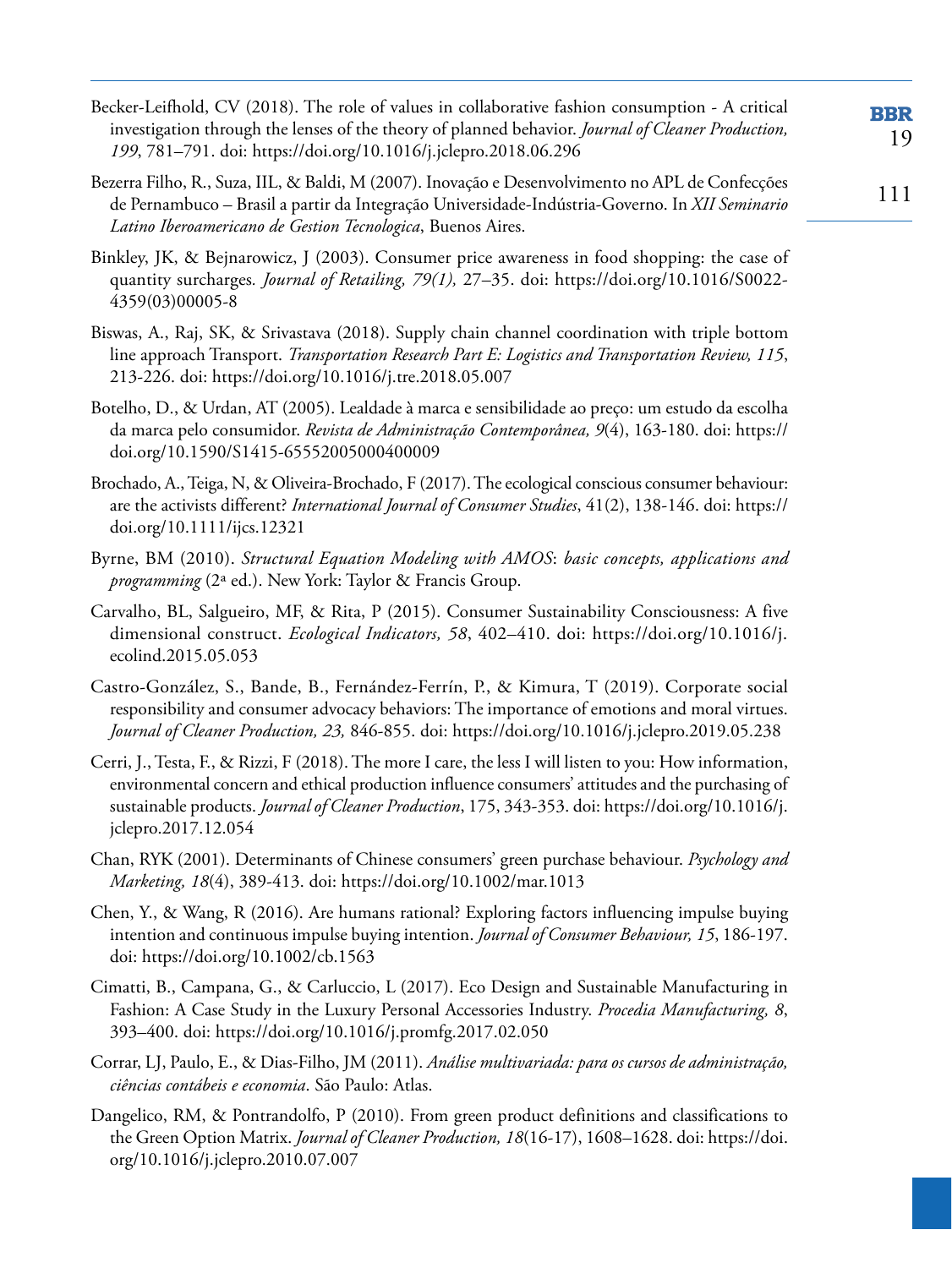| <b>BBR</b><br>19 | Dellarmelin, ML, Severo, EA, & Lazzarotto, J (2017). A influência da inovação sustentável e do luxo<br>sobre a disposição a pagar e a intenção de compra do consumidor. REAd. Revista Eletrônica de<br>Administração (Porto Alegre), 23(2), 258-273. doi: http://dx.doi.org/10.1590/1413.2311.058.62218                               |
|------------------|---------------------------------------------------------------------------------------------------------------------------------------------------------------------------------------------------------------------------------------------------------------------------------------------------------------------------------------|
| 112              | Diddi, S., Yan, RN, Bloodhart, B., Bajtelsmit, V., & McShane, K (2019). Exploring young adult<br>consumers' sustainable clothing consumption intention-behavior gap: A Behavioral Reasoning<br>Theory perspective. Sustainable Production and Consumption 18, (200-209), 2352-5509. doi:<br>https://doi.org/10.1016/j.spc.2019.02.009 |
|                  | Duerden, MD, & Witt, PA (2010). The impact of direct and indirect experiences on the development<br>of environmental knowledge, attitudes, and behavior. Journal of Environmental Psychology, 30(4),<br>379-392. doi: https://doi.org/10.1016/j.jenvp.2010.03.007                                                                     |
|                  | Fashion Revolution Brazil. (2020). Semana Fashion Revolution. Obtido em https://<br>semanafashionrevolution.com.br/                                                                                                                                                                                                                   |
|                  | Ferreira, DA, Ávila, M., & Faria, MD (2010). Efeitos da responsabilidade social corporativa na<br>intenção de compra e no benefício percebido pelo consumidor: um estudo experimental. Revista<br>da Administração, 45(3), 285-296. doi: https://doi.org/10.1016/S0080-2107(16)30481-2                                                |
|                  | Fornell, C., & Larcker, DF (1981). Evaluating structural equation models with unobservable<br>variables and measurement error. Journal of Marketing Research, 18(1), 39-50. doi: https://doi.<br>org/10.2307/3151312                                                                                                                  |
|                  | Frederico, E., Quevedo-silva, F., & Freire, OBL (2013). Conquistando a confiança do consumidor:<br>minimizando o GAP entre consciência ambiental e consumo ambiental. Revista de Gestão Ambiental<br>e Sustentabilidade, 2(2), 50-70. Obtido em http://www.revistageas.org.br/ojs/index.php/geas/<br>article/view/67                  |
|                  | Garcia, S., Cordeiro, A., Alencar NI, & Costa Neto, PLO (2019). The sustainability awareness of<br>Brazilian consumers of cotton clothing. Journal of Cleaner Production 215 (1490-1502), 0959-<br>6526. doi: https://doi.org/10.1016/j.jclepro.2019.01.069                                                                           |
|                  | Gil, AC (2019). Métodos e técnicas de pesquisa social (7ª ed.) São Paulo: Atlas.                                                                                                                                                                                                                                                      |
|                  | Ghali-Zinoubiand, Z., & Toukabri, M (2019) The antecedents of the consumer purchase intention:<br>Sensitivity to price andinvolvement in organic product: Moderating role of product regionalidentity.<br>Trends in Food Science & Technology, 90, 175-179. doi: https://doi.org/10.1016/j.tifs.2019.02.028                           |
|                  | Grohmann, MZ, Battistella, LF, Velter, NA, & Casasola, F (2012). Comportamento Ecologicamente<br>Consciente do Consumidor: Adaptação da Escala ECCB para o Contexto Brasileiro. RGSA -<br>Revista de Gestão Social e Ambiental, 6(1), 102-116. doi: https://doi.org/10.24857/rgsa.v6i1.321                                            |
|                  | Guimarães, J., Severo, E., & Vasconcelos, C (2017). Sustainable Competitive Advantage: A Survey<br>of Companies in Southern Brazil. Brazilian Business Review, 14(3), 352-367. doi: http://dx.doi.<br>org/10.15728/bbr.2017.14.3.6.                                                                                                   |
|                  | Hair Jr., J., Black, WC, Babin, BJ, Anderson, RE, & Tatham, RL (2009). Análise multivariada de<br><i>dados</i> (6ª ed.). Porto Alegre: Bookman.                                                                                                                                                                                       |
|                  | Han, S., Gupta, S., & Lehmann, DR (2001). Consumer Price Sensitivity and Price Thresholds.<br>Journal of Retailing, 77 (4), 435-456. doi: https://doi.org/10.1016/S0022-4359(01)00057-4                                                                                                                                               |
|                  | Hong, Z., Wang, H., & Yu, Y (2018). Green product pricing with non-green product reference.<br>Transportation Research Part E: Logistics and Transportation Review, 115, 1-15. doi: https://doi.<br>org/10.1016/j.tre.2018.03.013                                                                                                     |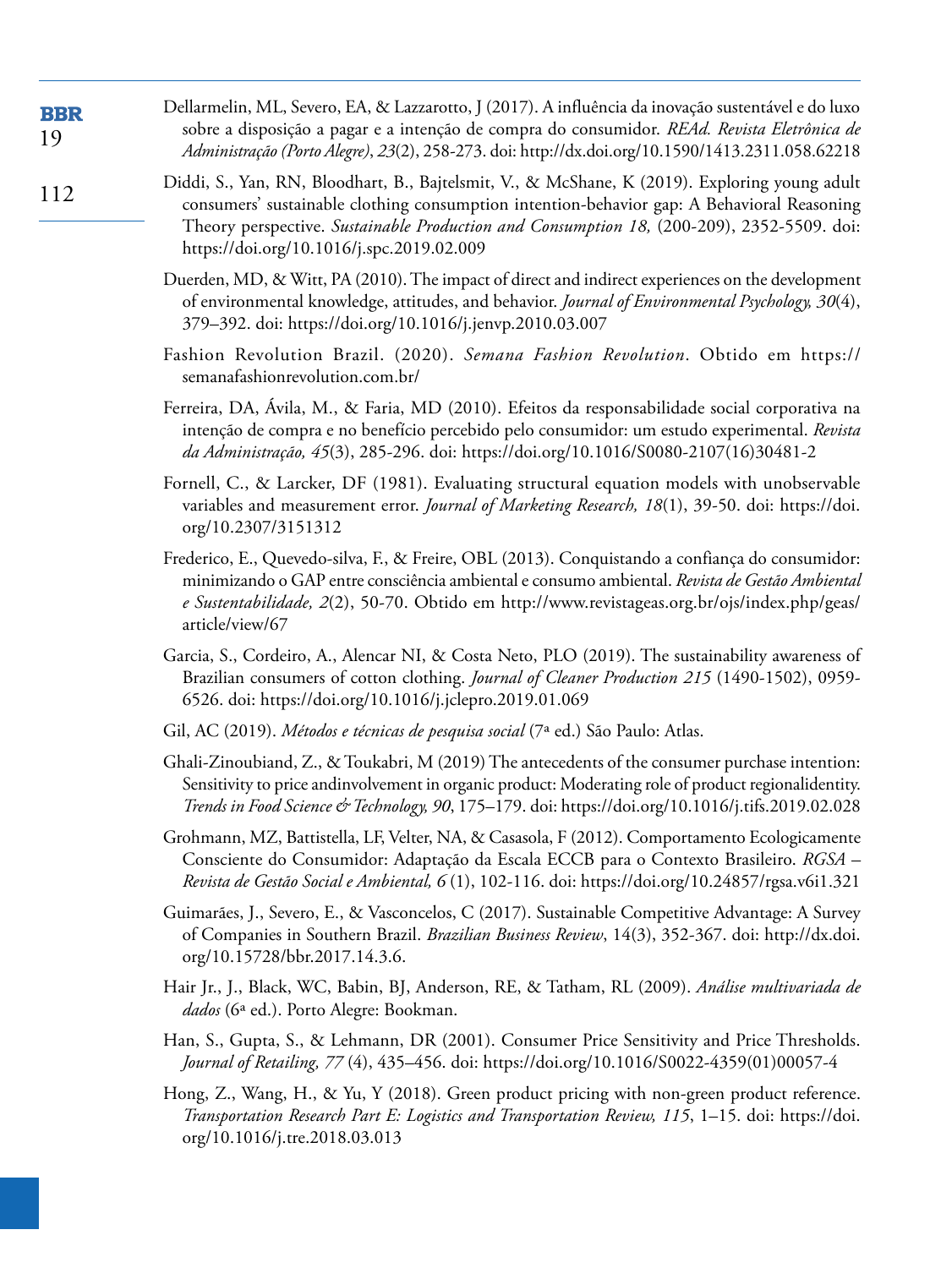Joshi, Y., & Rahman, Z. (2017). Investigating the determinants of consumers' sustainable purchase **BBR** behavior. *Sustainable Production and Consumption, 10,* 110-120. doi: [https://doi.org/10.1016/j.](https://doi.org/10.1016/j.spc.2017.02.002) 19 [spc.2017.02.002](https://doi.org/10.1016/j.spc.2017.02.002)

- Joshi, Y., & Rahman, Z (2019). Consumers' sustainable purchase behavior: modeling the impact of psychological factors*. Ecological Economics, 159*, 235-243. doi: [https://doi.org/10.1016/j.](https://doi.org/10.1016/j.ecolecon.2019.01.025) [ecolecon.2019.01.025](https://doi.org/10.1016/j.ecolecon.2019.01.025)
- Kim, J., & Kang, S (2018). How social capital impacts the purchase intention of sustainable fashion products. *Journal of Business Research* 117, (596-603), 0148-2963. doi: [https://doi.org/10.1016/j.](https://doi.org/10.1016/j.jbusres.2018.10.010) [jbusres.2018.10.010](https://doi.org/10.1016/j.jbusres.2018.10.010)
- Kline, RB (2011). *Principles and practice of structural equation modeling*. New York: Guilford.
- Kumar, B., Manrai, AK, & Manrai, LA (2017). Purchasing behaviour for environmentally sustainable products: a conceptual framework and empirical study. *Journal of Retailing and Consumer Services, 34*, 1-9. doi:<https://doi.org/10.1016/j.jretconser.2016.09.004>
- Lemon, KN, & Verhoef, PC (2016). Understanding customer experience throughout the customer journey. *Journal of Marketing*, v. *80*(6), 69-96. doi: <https://doi.org/10.1509/jm.15.0420>
- Lii, YS, Wu, KW, & Ding, MC (2013). Doing Good Does Good? Sustainable Marketing of CSR and Consumer Evaluations. *Corporate Social Responsibility and Environmental Management 20* (15-28). doi:10.1002/csr.294
- Lin, H., Tseng, TH, Yeh, C., Liao, Y., & Wang, Y (2020). What drives customers' post-purchase price search intention in the context of online price matching guarantees. *Journal of Retailing and Consumer Services*, v. 54, 1-10. doi:<https://doi.org/10.1016/j.jretconser.2019.102015>
- Maigan, I (2001). Consumers' Perceptions of Corporate Social Responsibilities: A Cross-Cultural Comparison. *Journal of Business Ethics, 30* (1), 57-72. doi:<https://doi.org/10.1023/A:1006433928640>
- Malhotra, NK (2019). *Pesquisa de Marketing Uma Orientação Aplicada* (7ªed.) Porto Alegre: Bookman.
- Marian, L., Chrysochou, P., Krystallis, A., & Thøgersen, J (2014). The role of price as a product attribute in the organic food context: an exploration based on actual purchase data. *Food Quality and Preference*, *37*, 52-60. doi:<https://doi.org/10.1016/j.foodqual.2014.05.001>
- Marôco, J (2014). Análise de equações estruturais: Fundamentos teóricos, software e aplicações (2ª ed.). Perô Pinheiro: Report Number.
- McNeill, L., & Moore, R (2015). Sustainable fashion consumption and the fast fashion conundrum: fashionable consumers and attitudes to sustainability in clothing choice. *International Journal of Consumer Studies, 39*(3), 212–222. doi:<https://doi.org/10.1111/ijcs.12169>
- Moravcikova, K., Stefanikova, Ľ., & Rypakova, M (2015). CSR Reporting as an Important Tool of CSR Communication. *Procedia Economics and Finance, 26*, 332–338. doi: [https://doi.org/10.1016/](https://doi.org/10.1016/S2212-5671(15)00861-8) [S2212-5671\(15\)00861-8](https://doi.org/10.1016/S2212-5671(15)00861-8)
- Moure, RC (2019). CSR communication in Spanish quoted firms. *European Research on Management and Business Economics. 25* (2) 93-98. 2444-8834. doi:<https://doi.org/10.1016/j.iedeen.2019.02.002>
- Mondini, VED, da Rosa Borges, G., Mondini, LC, & Dreher, MT (2018). Influência dos fatores consciência ambiental e hábitos de consumo sustentável sobre a intenção de compra de produtos ecológicos dos indivíduos. *Revista Pensamento Contemporâneo em Administração*, *12*(2), 117-129. doi: <https://doi.org/10.12712/rpca.v12i2.1178>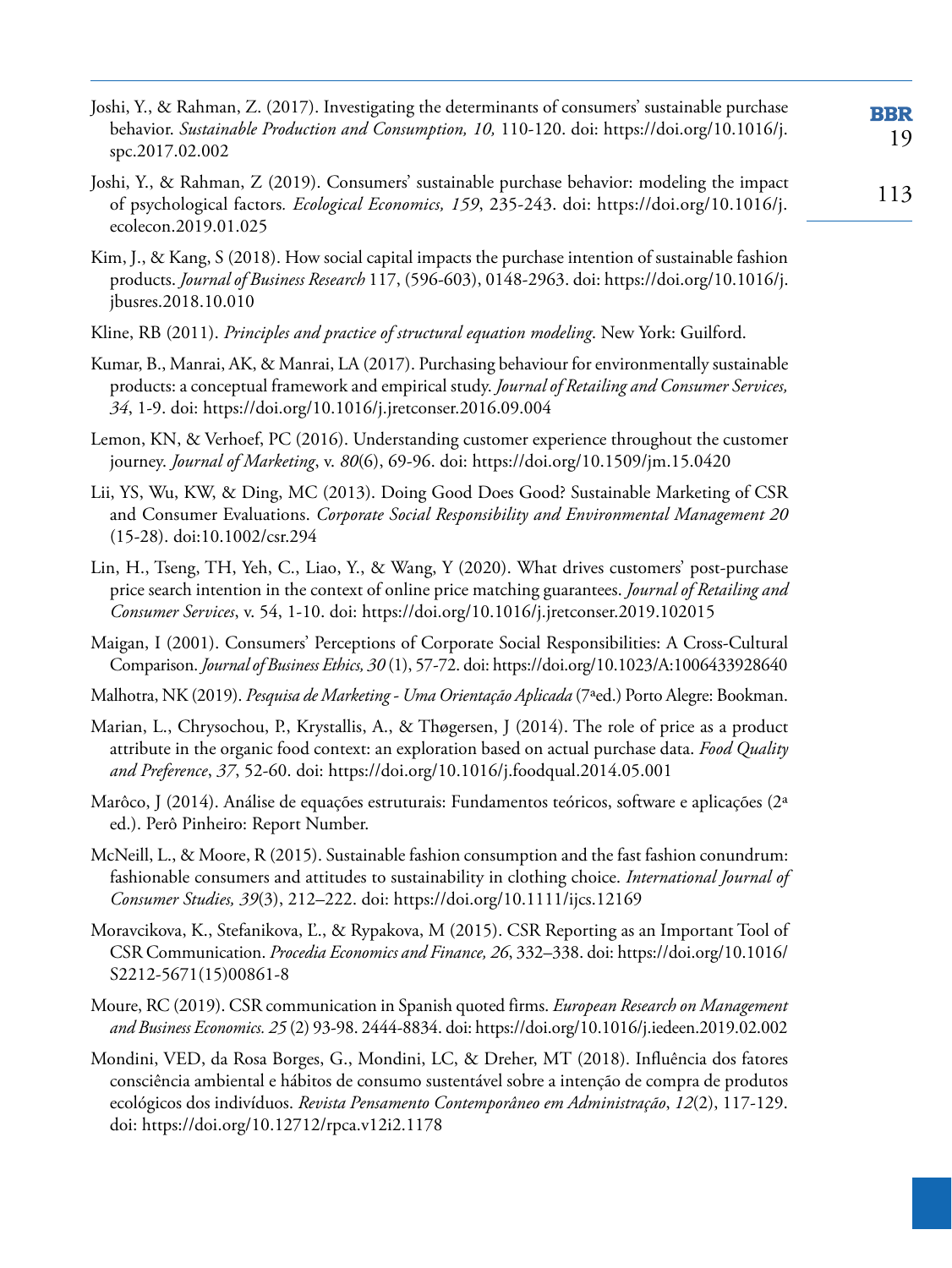| <b>BBR</b><br>19 | Oliveira Jr., AB, Huertas, MKZ, & Oliveira, MJ (2015). A influência da comunicação de ações<br>sustentáveis corporativas na intenção de compra e o efeito moderador do tipo de consumidor. Revista<br>de Gestão Social e Ambiental - RGSA, 9 (1), 2-18. doi: https://doi.org/10.24857/rgsa.v9i1.1025                     |
|------------------|--------------------------------------------------------------------------------------------------------------------------------------------------------------------------------------------------------------------------------------------------------------------------------------------------------------------------|
| 114              | Otto, S., & Pensini, P (2017). Nature-based environmental education of children: Environmental<br>knowledge and connectedness to nature, together, are related to ecological behaviour. Global<br>Environmental Change, 47, 88-94. doi: https://doi.org/10.1016/j.gloenvcha.2017.09.009                                  |
|                  | Park, HJ, & Lin, LM (2018). Exploring attitude-behavior gap in sustainable consumption: comparison<br>of recycled and upcycled fashion products. Journal of Business Research 117, 623-628. doi: https://<br>doi.org/10.1016/j.jbusres.2018.08.025                                                                       |
|                  | Peattie, K., & Collins, A (2009). Guest editorial: Perspectives on sustainable consumption. International<br>Journal of Consumer Studies, 33 (2), 107-112. doi: https://doi.org/10.1111/j.1470-6431.2009.00758.x                                                                                                         |
|                  | Pedersen, E., & Gwozdz, W (2013). From Resistance to Opportunity-Seeking: Strategic Responses to<br>Institutional Pressures for Corporate Social Responsibility in the Nordic Fashion Industry. Journal<br>of Business Ethics, 119, 1-20. doi: https://doi.org/10.1007/s10551-013-1630-5                                 |
|                  | Prefeitura de Caruaru. (2018). Começam as obras do segundo Laboratório de Análises Têxteis do<br>país. Obtido em https://caruaru.pe.gov.br/comecam-as-obras-do-segundo-laboratorio-de-analises-<br>texteis-do-pais/                                                                                                      |
|                  | Rao, AR, & Monroe, KB (1988). The Moderating Effect of Prior Knowledge on Cue Utilization in<br>Product Evaluations. Journal of Consumer Research, 15, 253-264. doi: 10.1086/209162                                                                                                                                      |
|                  | Salamandic, E., Alijosiene, S., & Gudonaviciene, R (2014). Price Sensitivity measurement depending<br>on brand awareness: A case of Ziede Brand. Procedia-Social and Behavioral Sciences 156, 473-478.<br>doi: https://doi.org/10.1016/j.sbspro.2014.11.224                                                              |
|                  | Sampieri, RH, Collado, CF, & Lucio, PB (2013). Metodologia de pesquisa (5ªed.) Porto Alegre: Penso.                                                                                                                                                                                                                      |
|                  | Severo, E., Guimarães, J., & Dorion, E (2018). Cleaner production, social responsibility and eco-<br>innovation: Generations' perception for a sustainable future. Journal of Cleaner Production, 186,<br>91-103. doi: https://doi.org/10.1016/j.jclepro.2018.03.129                                                     |
|                  | Severo, EA, Guimarães, JCF, Dellarmelin, ML, & Ribeiro, RP (2019). The Influence of Social<br>Networks on Environmental Awareness and the Social Responsibility of Generations. Brazilian<br>Business Review, 16(5), 500-518. doi: https://doi.org/10.15728/bbr.2019.16.5.5                                              |
|                  | Sheth, JN, Sethia, NK, & Srinivas, S (2011). Consumo consciente: uma abordagem de sustentabilidade<br>centrada no cliente. Jornal da Academia de Ciências de Marketing, 39 (1), 21-39.                                                                                                                                   |
|                  | Stefano, SR, & Alberton, A (2018). Alinhamento entre Estratégia da Organização e Competências<br>para Sustentabilidade: Proposição de um Modelo para Análise. Revista Capital Científico - Eletrônica,<br>16(4), 117-130. Recuperado de https://revistas.unicentro.br/index.php/capitalcientifico/article/<br>view/5272. |
|                  | Straughan, RD, & Roberts, JA (1999). Environmental segmentation alternatives: a look at green<br>consumer behavior in the new millennium. Journal of Consumer Marketing, 16(6), 558-575. doi:<br>10.1108/07363769910297506                                                                                               |
|                  | Sung, J., & Woo, H (2019). Investigating male consumers' lifestyle of health and sustainability<br>(LOHAS) and perception toward slow fashion. Journal of Retailing and Consumer Services, 49,<br>120-128. doi: https://doi.org/10.1016/j.jretconser.2019.03.018                                                         |